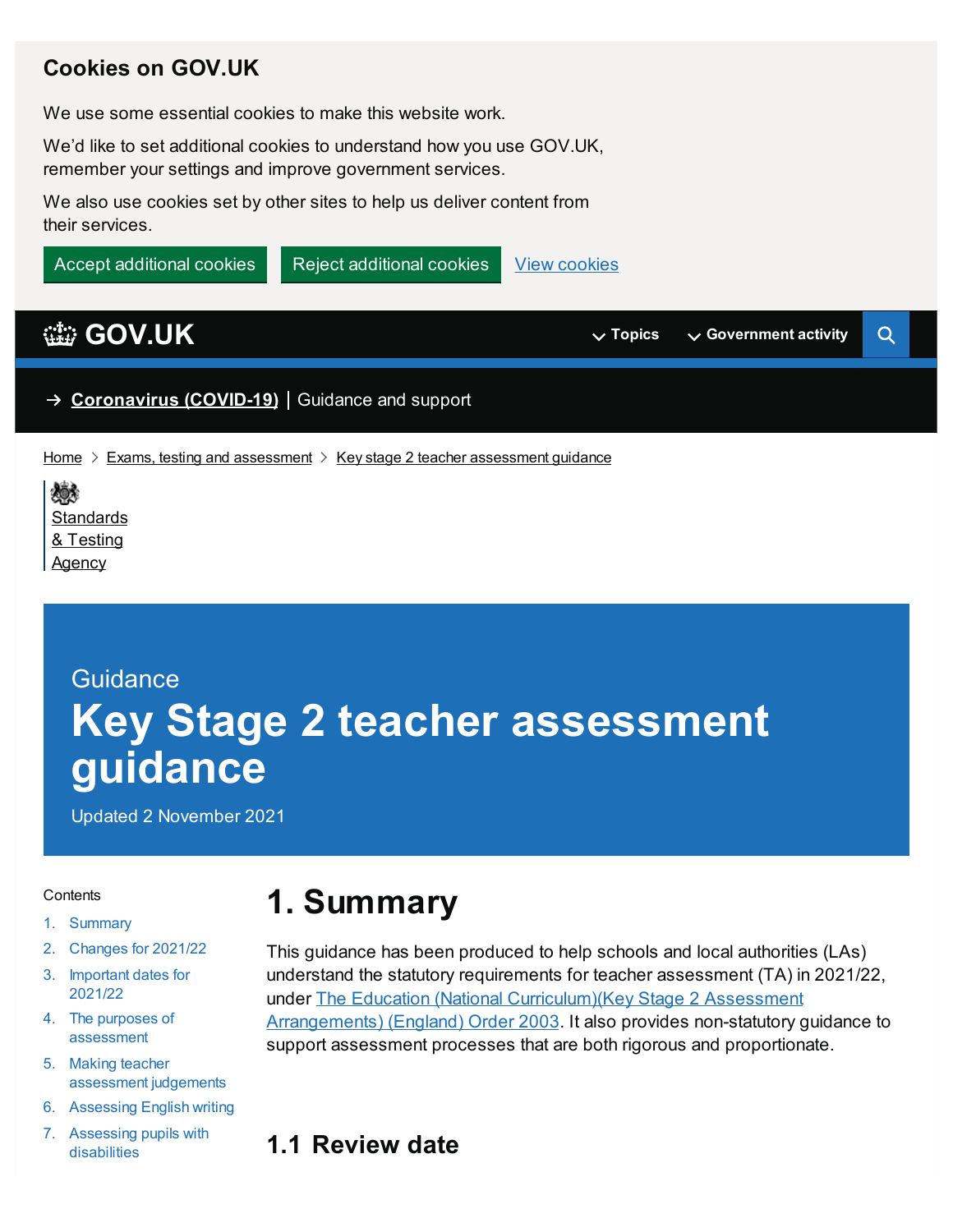- 8. External moderation
- 9. [Appeals](#page-17-0)
- 10. Data [submission](#page-17-1)
- 11. Local authority [management](#page-19-0) of the external moderation process

**E** Print this page

This guidance is for the 2021/22 academic year.

# **1.2 Who is this publication for?**

This guidance is for:

- headteachers, teachers, school staff and governing bodies in maintained schools (including maintained special schools), academies (including free schools), alternative provisions, Service Children's Education schools and participating independent schools
- $\bullet$  LAs

## **1.3 Main points**

This document expands on section 8 of the KS2 assessment and reporting [arrangements.](https://www.gov.uk/government/publications/2022-key-stage-2-assessment-and-reporting-arrangements-ara) It supports schools in making statutory TA judgements for pupils at the end of key stage 2 (KS2), and schools and LAs in undertaking statutory moderation of these judgements.

# <span id="page-1-0"></span>**2. Changes for 2021/22**

## **2.1 Key stage 2 assessments**

All existing statutory KS2 assessments will return in 2021/22, following their usual timetable.

This includes the:

- end of KS2 assessments (including tests and TA)
- year 4 multiplication tables check (see section 10)
- statutory trialling

If any changes occur due to unprecedented circumstances beyond STA's control, schools will be informed at the appropriate time.

## **2.2 Science teacher assessment**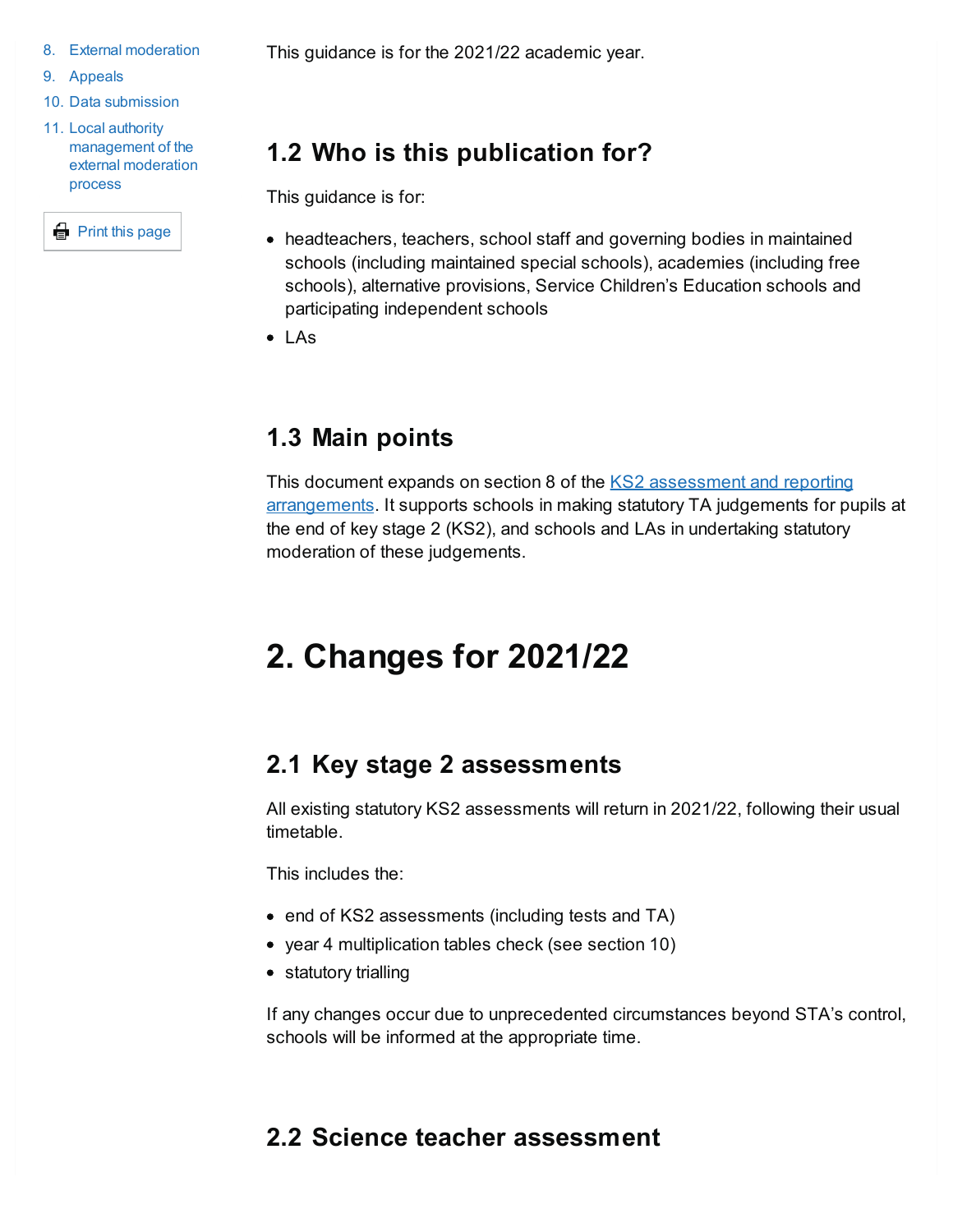In 2022, schools will need to make and submit TA judgements for pupils working at the standard of the national curriculum assessments in science.

#### **2.3 Pupils working below the standard of national curriculum assessments and not engaged in subject-specific study**

Schools must use the [engagement](https://www.gov.uk/government/publications/the-engagement-model) model to assess pupils working below the standard of national curriculum assessments and not engaged in subject-specific study at KS2

The engagement model is a new TA tool that replaces P scales 1- 4. It is statutory from September 2021.

### **2.4 STA monitoring of LA moderation**

In previous years, STA visited a sample of LAs during the TA moderation period, to monitor their moderation procedures. STA will no longer do this. STA will provide online moderator training and LA moderators will be expected to successfully complete a standardisation exercise in order to gain approval to moderate annually.

## **2.5 D Code**

The 'D' code originally used to record where a pupil was 'disapplied' has been withdrawn.

# <span id="page-2-0"></span>**3. Important dates for 2021/22**

These dates may be subject to change.

| <b>Date</b>                          | <b>Activity</b>                                                                                          |
|--------------------------------------|----------------------------------------------------------------------------------------------------------|
| Monday 1<br>November<br>2021         | Online TA moderator training on English writing added to the Primary Assessment<br>Gateway.              |
| Monday 29<br>November to<br>Friday 3 | Completion period for KS2 2021/22 standardisation exercise 1 for moderation<br>managers/lead moderators. |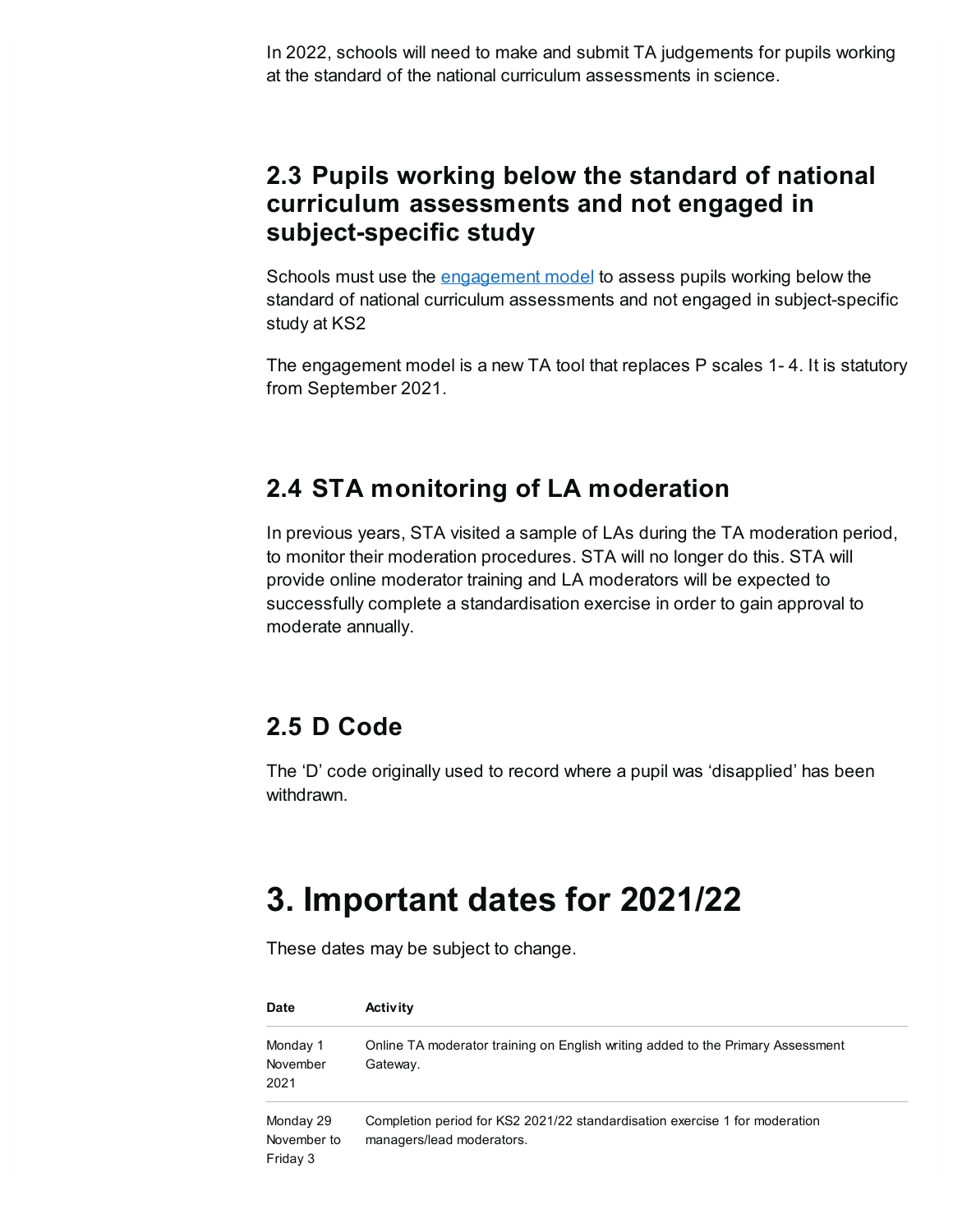| December<br>2021                                     |                                                                                                                                                                                                                                                                                               |  |
|------------------------------------------------------|-----------------------------------------------------------------------------------------------------------------------------------------------------------------------------------------------------------------------------------------------------------------------------------------------|--|
| Friday 19<br>November<br>2021                        | Deadline for all academies to have a written agreement in place with the LA that will<br>monitor their KS2 tests and complete external moderation of their KS2 TA. Academies not<br>using their geographical LA must also have confirmed their chosen LA on the Primary<br>Assessment Gateway |  |
| Friday 10<br>December<br>2021                        | Commentaries for exercise 1 available on the Primary Assessment Gateway.                                                                                                                                                                                                                      |  |
| Friday 10<br>December<br>2021                        | Deadline for participating independent schools to report to STA, on the Primary<br>Assessment Gateway, that they have a written agreement in place with an LA that will<br>monitor their KS2 tests and complete external moderation of their KS2 TA.                                          |  |
| Monday 24<br>January to<br>Friday 28<br>January 2022 | Completion period for standardisation exercise 2 for pool moderators (and any moderation<br>managers/lead moderators who did not successfully complete exercise 1)                                                                                                                            |  |
| Friday 4<br>February 2022                            | Commentaries for exercise 2 available on the Primary Assessment Gateway                                                                                                                                                                                                                       |  |
| Monday 28<br>February to<br>Friday 4 March<br>2022   | Completion period for standardisation exercise 3 for pool moderators who did not<br>successfully complete exercise 2.                                                                                                                                                                         |  |
| Friday 11<br>March 2022                              | Commentaries for standardisation exercise 3 available on the Primary Assessment<br>Gateway.                                                                                                                                                                                                   |  |
| Friday 13 May<br>2022                                | LAs begin informing schools if they will receive an external moderation visit for TA.                                                                                                                                                                                                         |  |
| Monday 16<br>May 2022                                | TA data submission form available on the Primary Assessment Gateway                                                                                                                                                                                                                           |  |
| to Tuesday 28<br><b>June 2022</b>                    | Monday 6 June LAs undertake external moderation of KS2 English writing TA                                                                                                                                                                                                                     |  |
| Tuesday 28<br><b>June 2022</b>                       | Deadline to submit KS2 TA data on the Primary Assessment Gateway                                                                                                                                                                                                                              |  |
| Friday 26<br>August 2022                             | Deadline for LAs to confirm details of their moderation manager and strategic leads for<br>2022/23 to STA                                                                                                                                                                                     |  |

# <span id="page-3-0"></span>**4. The purposes of assessment**

## **4.1 Different forms of assessment**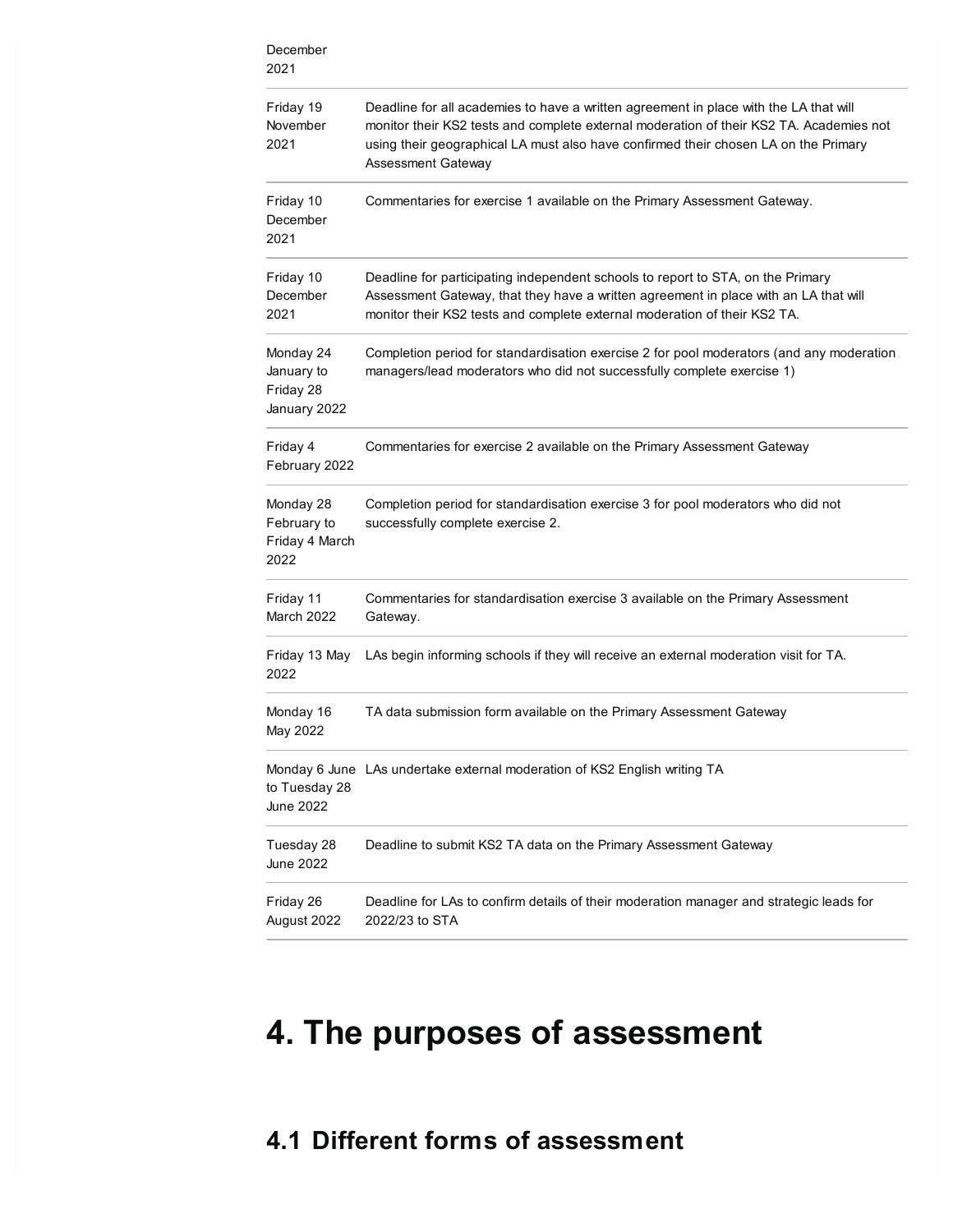There are 3 main forms of assessment in schools. These are:

- day-to-day formative assessment to inform teaching on an on-going basis
- in-school summative assessment to understand pupil performance at the end of a period of teaching
- statutory summative assessment to understand pupil performance in relation to national expectations and comparisons

A school's assessment policy forms the basis of a teacher's judgements about what pupils know and can do. This will provide the evidence needed for teachers to make statutory judgements against the TA frameworks. These judgements are designed only to report an outcome to the Department for Education (DfE) at the end of the key stage.

Statutory TA helps teachers and parents understand what a pupil can do in relation to national expectations. It also enables the government to hold schools to account for the education they provide. However, pupils will have a wider range of knowledge and skills than those covered by statutory assessment. This may be evident through other forms of assessment that take place at school, which should also be reported to parents.

Further information about the principles and purposes of assessment can be found in the Final report of the [Commission](https://www.gov.uk/government/publications/commission-on-assessment-without-levels-final-report) on Assessment Without Levels .

#### **4.2 Data and teacher workload**

Evidence to inform statutory TA should come from the teaching of core subjects and skills specified in the national curriculum. Teachers should not track or record evidence solely to show that pupils have achieved the statements within the frameworks. A school's assessment policy should outline when it is necessary to record assessment data. In developing their policies, schools should consider minimising teacher workload so that teachers can focus their efforts on teaching. When data does need to be recorded, this should follow the principles and practices outlined in Eliminating [unnecessary](https://www.gov.uk/government/publications/reducing-teacher-workload-data-management-review-group-report) workload associated with data management

# <span id="page-4-0"></span>**5. Making teacher assessment judgements**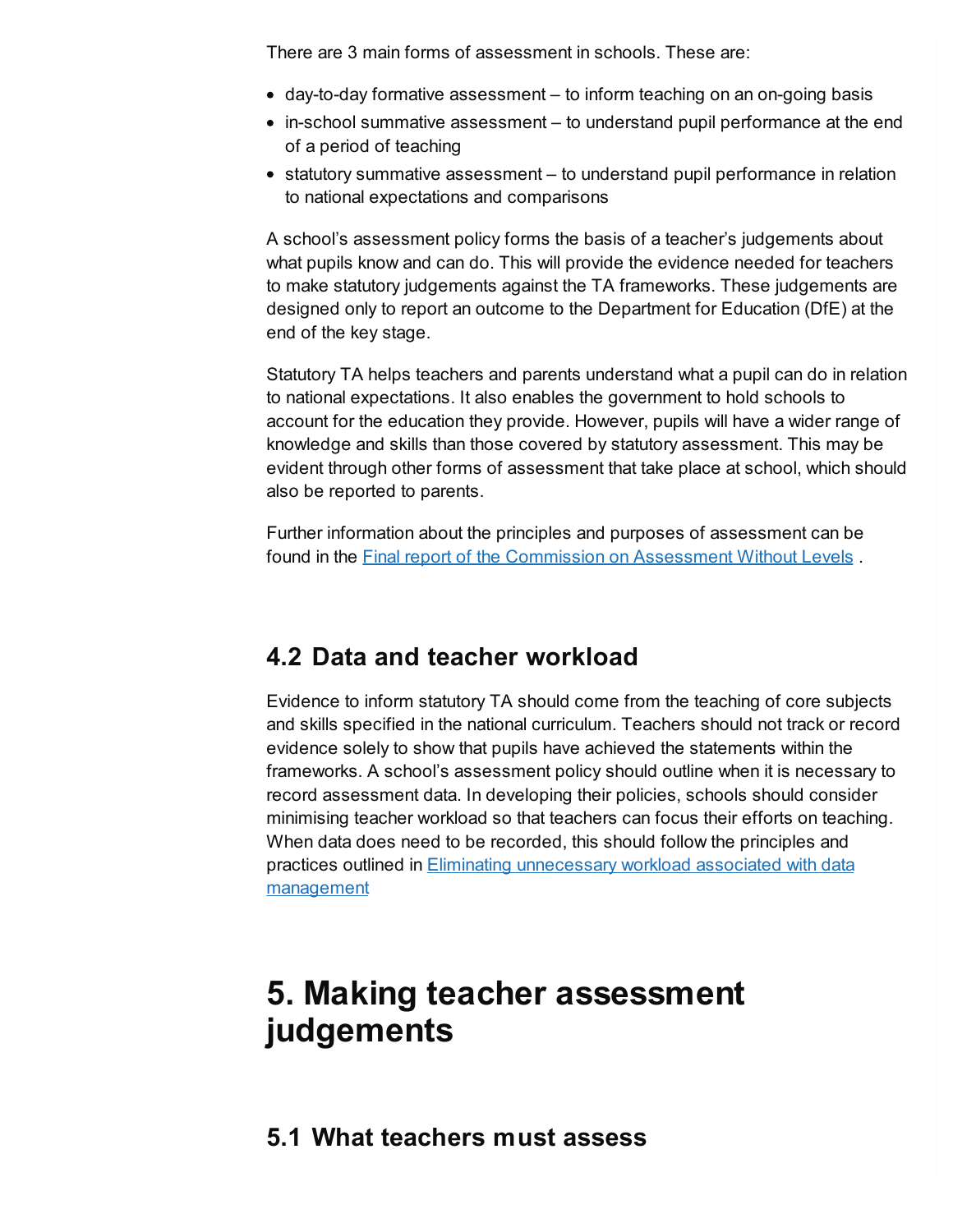Teachers must make their TA judgements using the:

- $\bullet$  TA [framework](https://www.gov.uk/government/publications/teacher-assessment-frameworks-at-the-end-of-key-stage-2) in English writing and science for pupils who have completed the KS2 programme of study and are working at the standard of national curriculum assessments
- Pre-key stage [standards](https://www.gov.uk/government/publications/pre-key-stage-2-standards) in English reading, English writing and mathematics for pupils who are working below the standard of national curriculum assessments and are engaged in subject-specific study, or who have not completed the relevant programme of study
- [Engagement](https://www.gov.uk/government/publications/the-engagement-model#full-history) model if a pupil is working below the standard of national curriculum assessments and is not yet engaged in subject-specific study

See section 8 of the KS2 assessment and reporting [arrangements](https://www.gov.uk/government/publications/2022-key-stage-2-assessment-and-reporting-arrangements-ara) for further details.

## **5.2 'Pupil can' statements**

'Pupil can' statements are performance indicators. They give a snapshot of a pupil's attainment at the end of the key stage. Each statement describes what a pupil working at that standard should be able to do. Teachers should follow the specific guidance for each framework to reach their judgement about whether a pupil has met a standard.

Qualifiers are used in some statements to indicate the extent to which pupils demonstrate the required knowledge or skill. Where qualifiers are used, they have consistent meaning:

- 'Most' indicates that the statement is generally met, with only occasional errors
- 'Many' indicates that the statement is met frequently, but not yet consistently
- 'Some' indicates that the knowledge or skill is starting to be acquired and is demonstrated correctly on occasion but is not yet consistent or frequent

Examples are also used in some of the statements to clarify the required knowledge or skill. They do not dictate the required evidence, but only show how that statement might be met. Teachers should refer to the national curriculum to exemplify the statements and can use exemplification materials to support them if they choose (see section 5.4).

## **5.3 Evidence**

While the teacher's knowledge of pupils can help inform judgements, they must be based on sound and demonstrable evidence. This ensures that judgements are as objective as possible, and consistent between classes and schools.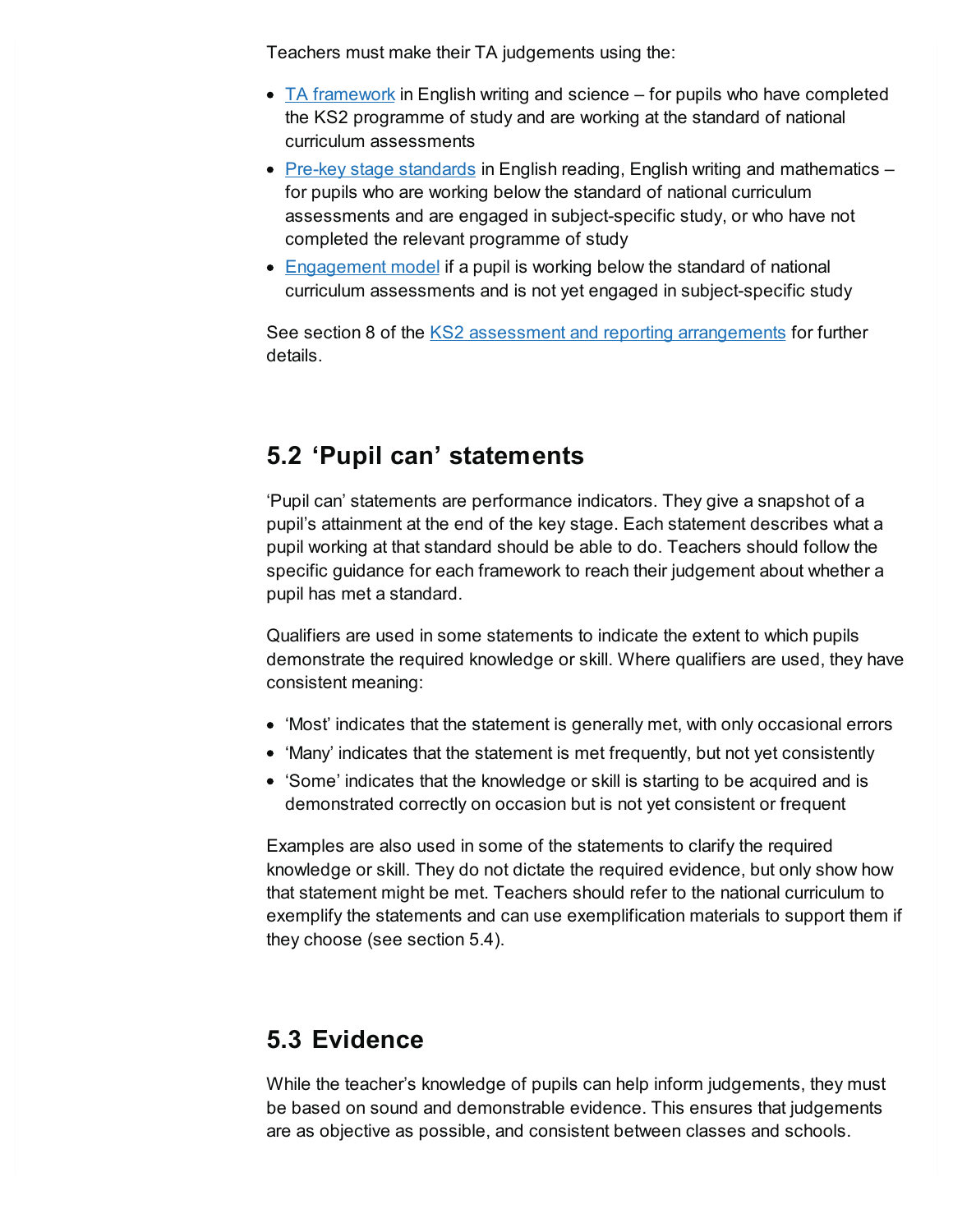Evidence should come from day-to-day work in the classroom and can be drawn from a variety of sources. The type of evidence may vary for different schools, classes and pupils. A pupil's workbook will often have all the evidence a teacher needs, but evidence might come from additional sources such as projects, assessment notes, classroom tests and assessments. The form of evidence supporting a teacher's judgement is entirely up to the teacher, providing it meets the requirements of the frameworks.

Teachers should avoid excessive evidence gathering. The frameworks make it clear that:

- a pupil's work in the subject being assessed may provide sufficient evidence to support the judgement, although evidence should ideally include work in other curriculum subjects
- teachers may consider a single example of a pupil's work to provide evidence for multiple statements – a teacher will see multiple statements evidenced across a collection of work, however, depending on the statements and the nature of the evidence, sometimes one example will be enough

#### In English writing:

- a single, comprehensive example of writing may be sufficient to show that a pupil can 'describe settings, characters and atmosphere and integrate dialogue to convey character and advance the action'
- pupils' work that demonstrates they have met a standard is sufficient to show that they are working above preceding standards – teachers should be confident that pupils have met the standards preceding the one at which they judge them to be working, though they are not required to have specific evidence for that judgement
- discrete test questions will only supplement evidence that pupils have met statements – for example, a spelling test or handwriting exercise can provide additional evidence for these statements in English writing, but if pupils do not use any of the words from the statutory lists in their day-to-day writing, evidence from these tests and exercises alone is sufficient

#### In science:

- one piece of work might show that a pupil can 'name, locate and describe the functions of the main parts of plants, while using the observable features of plants, animals and microorganisms to group, classify and identify them into broad groups, using keys or in other ways'
- there is no requirement to have evidence from the classroom showing that pupils have met statements relating to science before the final year of the key stage
- year 6 teachers will not be expected to reassess the science content taught in years 3, 4 and 5 of the national curriculum – where possible, teachers should draw on assessment judgements that were made by year 3, 4 and 5 teachers in determining whether the pupil has grasped that science content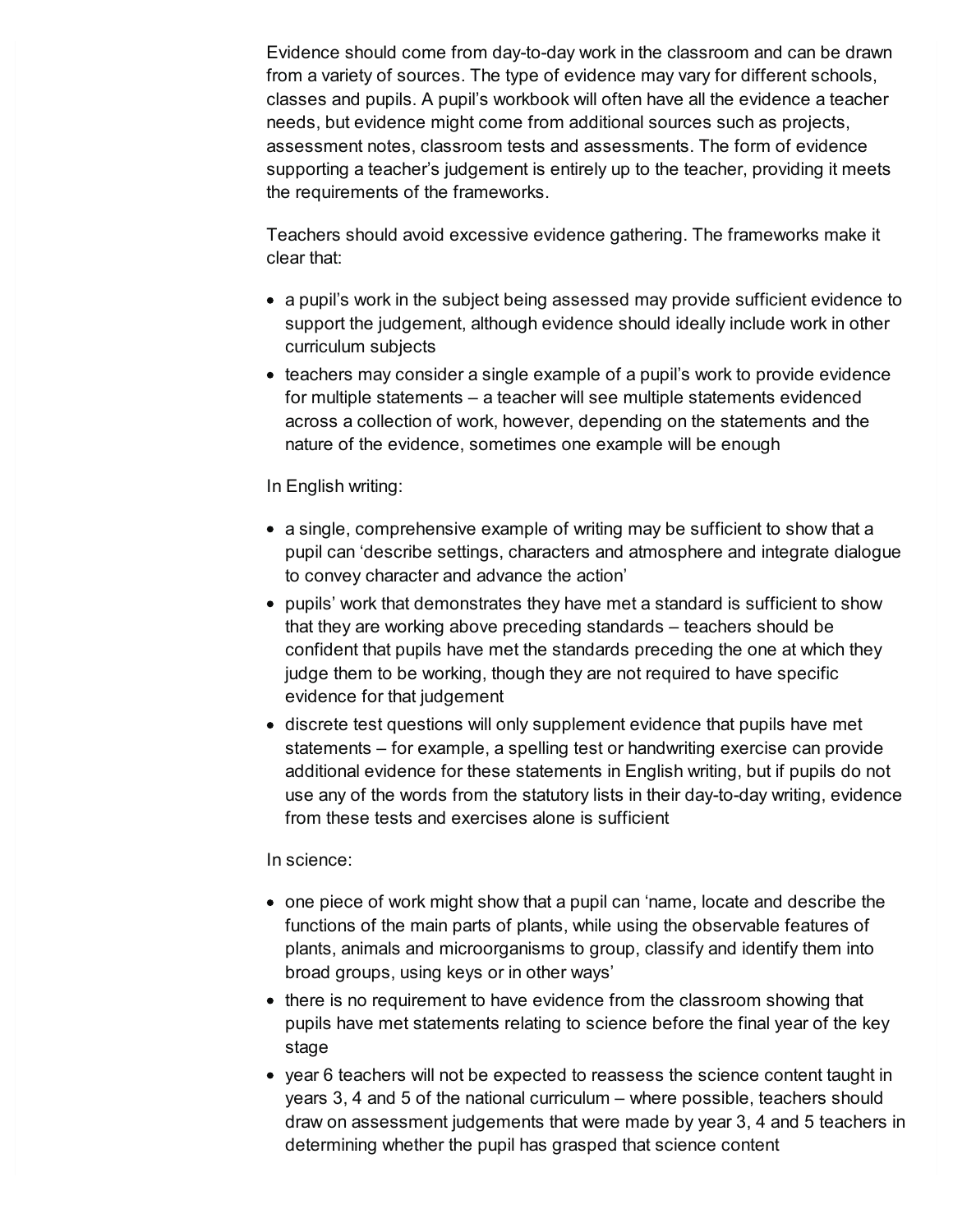• a single test question may be sufficient to show that a pupil has grasped the knowledge or skill (for example, a pupil's answer in a science test might show that they can 'take accurate and precise measurements')

## **5.4 Exemplification**

[Exemplification](https://www.gov.uk/government/collections/key-stage-2-teacher-assessment) materials may assist teachers when they are using the statutory frameworks to make judgements. Teachers can use the materials to help make TA judgements or to validate judgements across the school. If teachers are confident in their judgements, there is no requirement for them to refer to the exemplification materials.

Exemplification materials only illustrate how 'pupil can' statements in the frameworks might be met. They do not dictate a particular method of teaching, or the evidence expected from the classroom, which will vary from school to school.

LAs may find it useful to refer to exemplification materials to support external moderation visits. The materials show what meeting the 'pupil can' statements might look like, but moderators should not expect or require teachers to provide specific evidence like the examples in these documents.

### **5.5 Moderation**

Moderation allows teachers to benchmark judgements, while ensuring consistent standards and reliable outcomes. In the context of TA, there are 2 forms of moderation.

Internal moderation is a non-statutory, but vital, process conducted by schools internally and, where possible, with other schools. Moderation should be a collaborative process undertaken throughout the academic year and normally with colleagues across key stages. This supports the quality assurance of TA judgements and provides a valuable opportunity for professional development.

LAs conduct statutory external moderation of English writing outcomes. They are required to externally moderate at least 25% of schools every year. This is to validate judgements and ensure they are consistent with national standards (see section 8).

# <span id="page-7-0"></span>**6. Assessing English writing**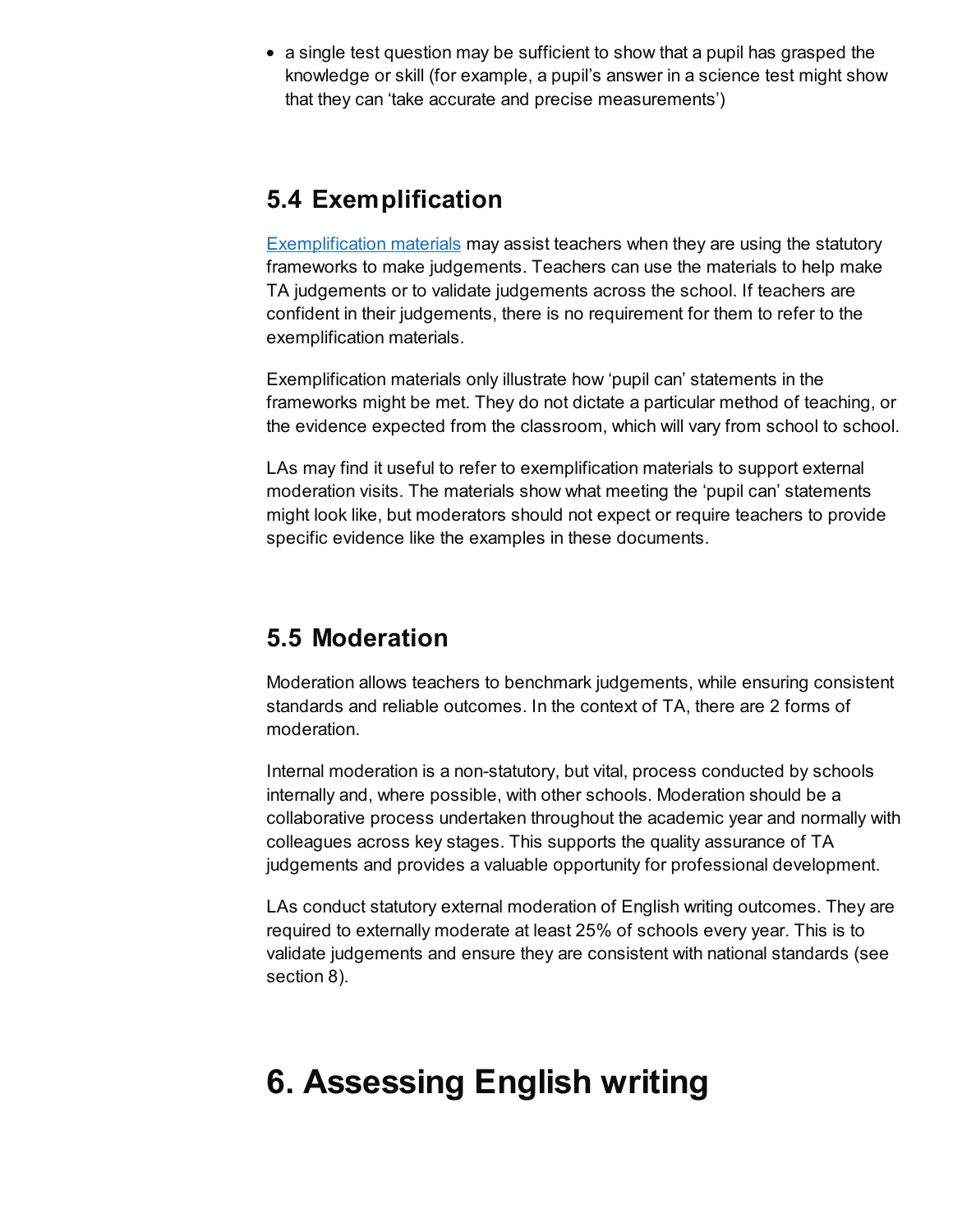#### **6.1 A more flexible approach**

The approach to English writing TA is different from other subjects. This difference reflects the nature of the subject and that a degree of subjectivity is needed to assess it. Teachers are therefore given more flexibility in reaching a rounded judgement about a pupil's overall attainment in writing.

A teacher must still assess a pupil against all 'pupil can' statements within the standard at which they are judged to be working. A pupil's writing should meet all the statements within that standard (since they represent the key elements of English writing within the national curriculum). However, teachers can use their discretion to ensure that a particular weakness does not prevent an accurate judgement of a pupil's overall attainment. If a pupil is judged to have a particular weakness, a teacher's professional judgement about whether the pupil has met the standard overall takes precedence over the need for the pupil to meet all 'pupil can' statements. This does not mean that a teacher's professional judgement takes precedence over that of a moderator. Teachers must be able to justify their decisions with evidence during moderation.

When a teacher deems that a pupil meets a standard despite a particular weakness, they must have good reason to judge that this is the most accurate standard to describe the pupil's overall attainment. The reason for this is likely to vary from pupil to pupil but, in all instances, teachers must be confident that the weakness is an exception in terms of the pupil's overall attainment.

A particular weakness can relate to a part or the whole of a statement (or statements). Teachers should consider whether it prevents an accurate judgement from being made overall. A particular weakness may relate to a learning difficulty, but it is not limited to this. Similarly, a learning difficulty does not automatically constitute a particular weakness that would prevent an accurate judgement. The same overall standard must be applied equally to all pupils. This approach applies to English writing only.

#### **6.2 Independent writing**

Pupils' writing, on which teachers base their judgements, must be produced independently by the pupil.

Teachers should keep in mind that the national curriculum states writing can also be produced through discussion with the teacher and peers. A piece of independent writing may therefore provide evidence of a pupil demonstrating some 'pupil can' statements independently, but not others. For example, a pupil may produce an independent piece of writing that meets many of the statements relating to composition and the use of grammar but does not demonstrate independent spelling. This could be because the teacher has provided the pupil with domain-specific words or corrected their spelling.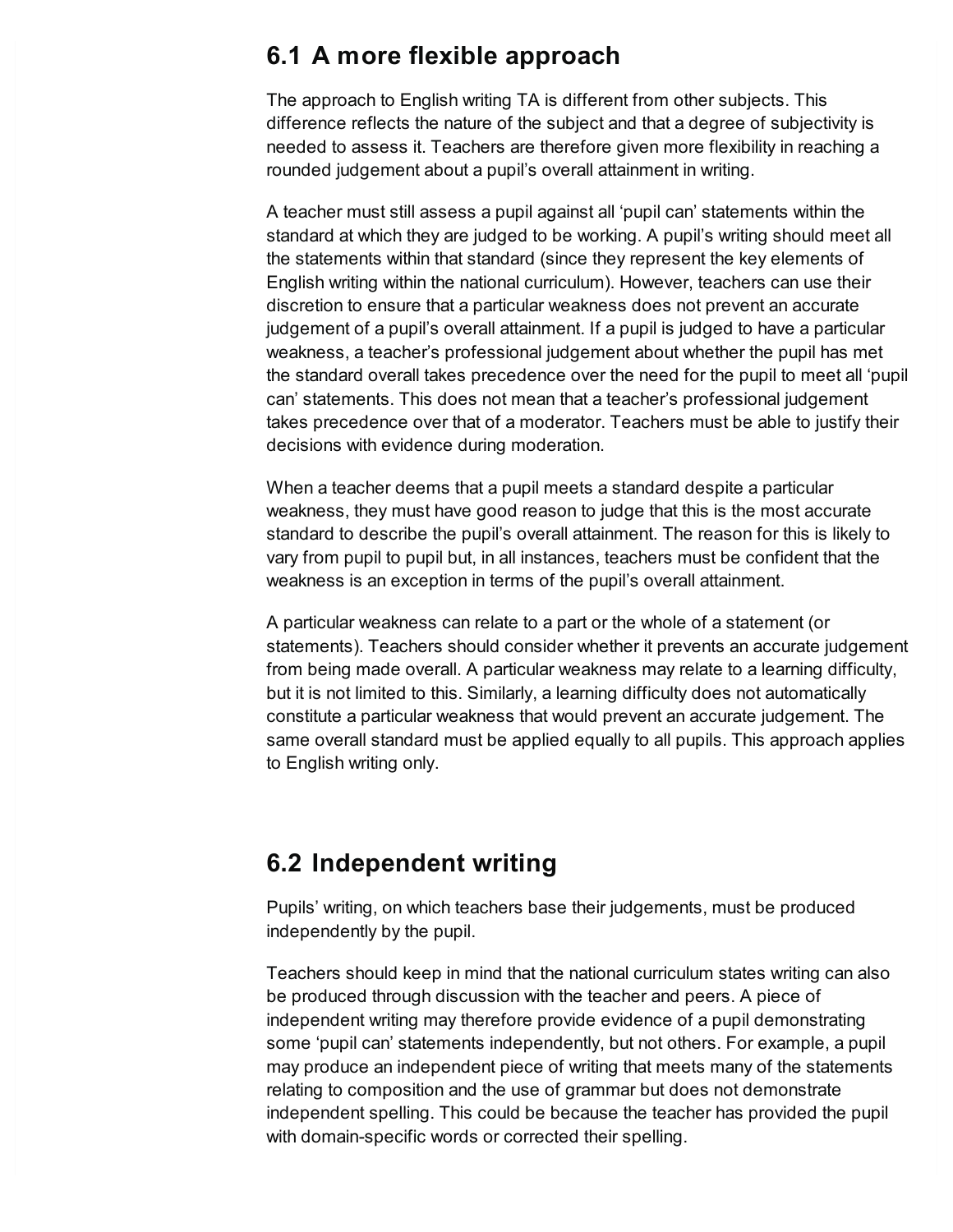Teachers may use success criteria in lessons to help pupils understand what they have learnt and to help them judge whether a pupil has met the objectives for a piece of writing. Using success criteria does not mean that a pupil's writing is not independent. Teachers would simply need to avoid modelling or over scaffolding the expected outcome. Furthermore, using detailed success criteria as a teaching tool for one aspect of writing could still provide independent evidence of other 'pupil can' statements which have not been mentioned.

Writing is likely to be independent if it:

- $\bullet$  emerges from a text, topic, visit or curriculum experience in which pupils have had opportunities to discuss and rehearse what is to be written about
- enables pupils to use their own ideas and provides them with an element of choice – for example, writing from the perspective of a character they have chosen themselves
- has been edited, if required, by the pupil without the support of the teacher, although this may be in response to self, peer or group evaluation
- is produced by pupils who have, if required, sought out classroom resources, such as a dictionary or thesaurus, without being prompted to do so by the teacher

Writing is not independent if it has been:

- modelled or heavily scaffolded
- copied or paraphrased
- $\bullet$  edited because of direct intervention by a teacher or other adult for example, when the pupil has been directed to change specific words for greater impact, where incorrect or omitted punctuation has been indicated, or when incorrectly spelt words have been identified by an adult for the pupil to correct
- produced with the support of electronic aids that automatically provide correct spelling, synonyms, punctuation or predictive text
- supported by detailed success criteria that specifically direct pupils what to include, or where to include it, in their writing – such as directing them to include specific vocabulary, grammatical features or punctuation

## **6.3 Spelling**

A pupil's standard in spelling should be evident throughout their writing. However, spelling tests can provide additional evidence of pupils' independent spelling.

The [frameworks](https://www.gov.uk/government/publications/national-curriculum-in-england-english-programmes-of-study) refer to the word lists within the spelling appendix to the national curriculum to exemplify words that pupils should be able to spell. At KS2, the lists for years 3, 4, 5 and 6 within the national curriculum are statutory. These are a mixture of words pupils frequently use in their writing and words they often spell incorrectly. As these form part of the curriculum, and should be assessed on an ongoing basis, they should generally be evident in pupils' writing. However, if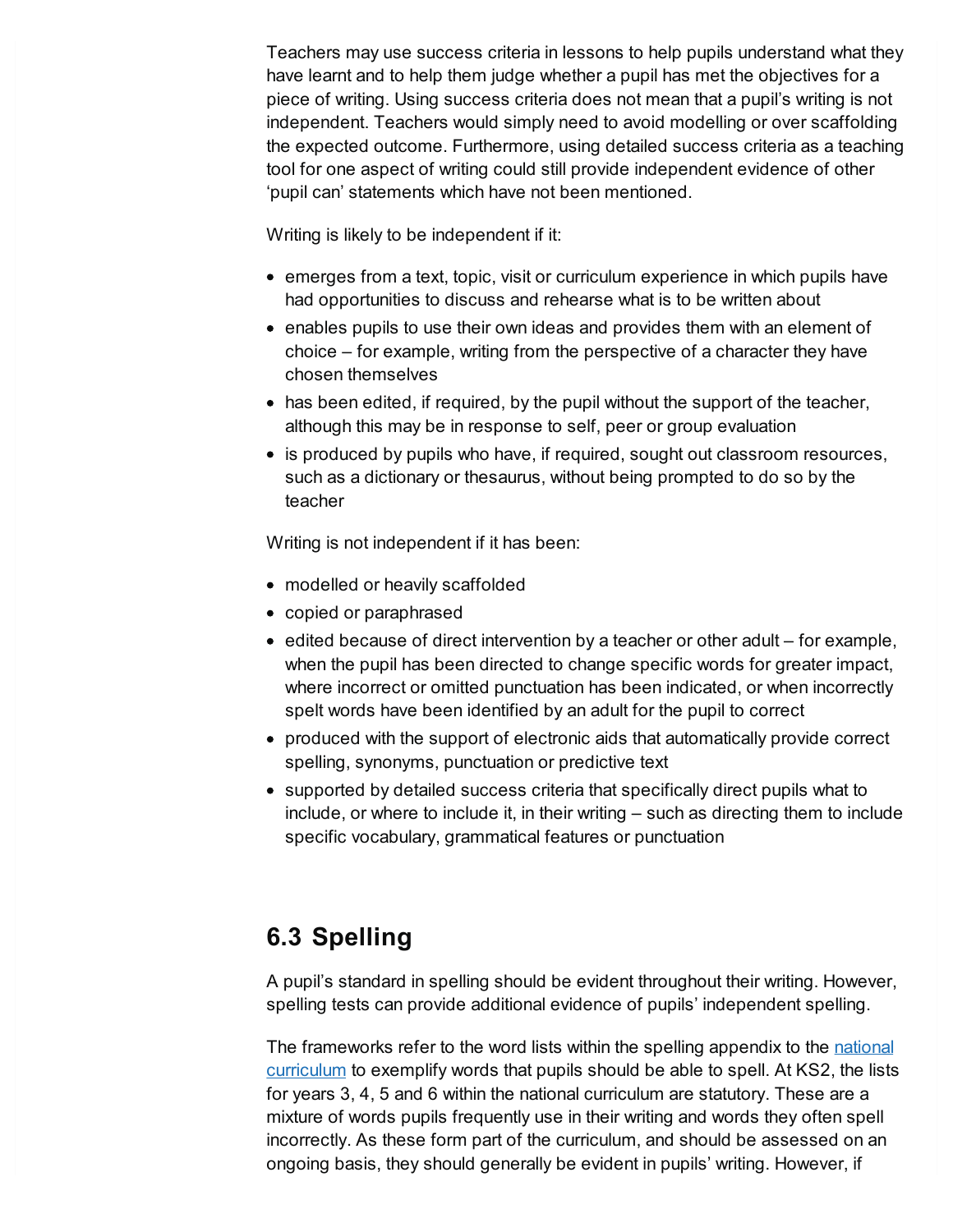pupils do not use any of the words from the statutory lists in their day-to-day writing, evidence from tests and exercises alone is sufficient.

### **6.4 Handwriting**

A pupil's standard of handwriting should be evident throughout their writing. When assessing it, teachers should consider evidence from a pupil's independent writing to judge whether the statements have been met. Handwriting books or handwriting exercises can provide additional evidence, but this would not be sufficient on its own.

Pupils who are physically unable to write may use a word processor. Pupils who are physically able to write may also choose to word process some of their writing, where appropriate. When pupils are using a word processor, it is advised that the spelling and grammar check functions are disabled. The teacher can then verify that the pupil is able to meet the relevant 'pupil can' statements independently.

# <span id="page-10-0"></span>**7. Assessing pupils with disabilities**

All schools are required to make reasonable adjustments for pupils with disabilities. Under the Equality Act 2010, a person has a disability if they have a physical or mental impairment that has a substantial and long-term adverse effect on their ability to carry out normal day-to-day activities. The Special [educational](https://www.gov.uk/government/publications/send-code-of-practice-0-to-25) needs and disability code of practice: 0 to 25 years includes the definition of 'disability'. Teachers should also recognise the progress of individual pupils, setting targets that reference agreed outcomes within the code of practice, where appropriate.

When teachers assess pupils against the 'pupil can' statements, they should base their judgements on what disabled pupils can do when reasonable adjustments are in place. For example, reducing anxiety by providing a quiet area or allowing more time to process instructions.

If a pupil has a disability that prevents them from demonstrating attainment in the way described in a 'pupil can' statement, their individual method of communication or learning is applicable. For example, using a visual phonics system for a pupil with a hearing impairment, or using a computer for a pupil with a visual impairment because they cannot read back their handwriting. Teachers should ensure that all pupils can demonstrate attainment with reasonable adjustments in place, but the standard of the assessment should not be compromised and must be met in an equivalent way.

If a pupil has a disability that physically prevents them from demonstrating a 'pupil can' statement altogether, even with reasonable adjustments in place, these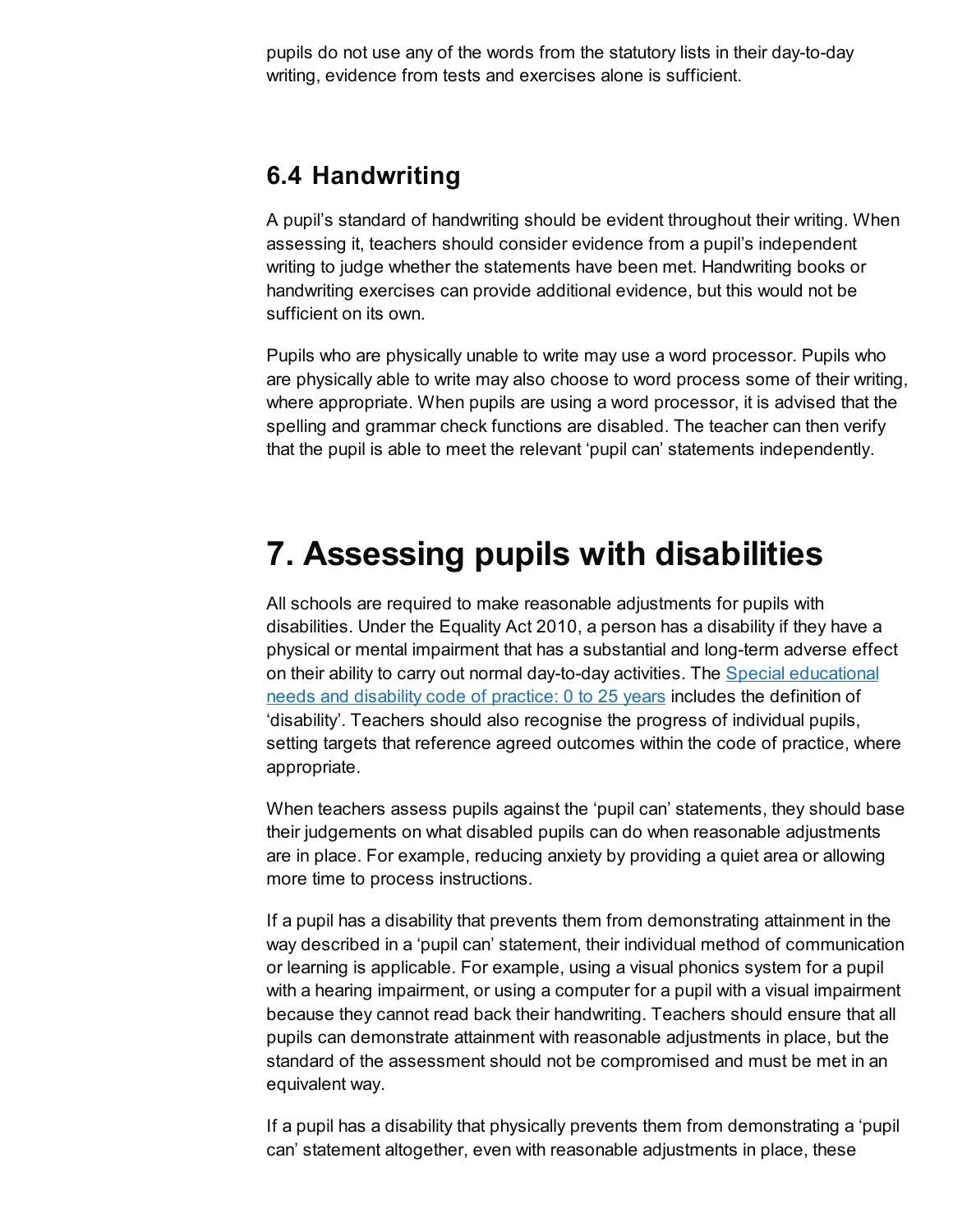statements can be excluded from the TA judgement. For example, handwriting if the pupil is physically restricted when writing, or phonics if a pupil is deaf and unable to make use of a visual phonics system. Teachers should use their professional discretion in making such judgements for each pupil and be able to justify these during moderation.

# **8. External moderation**

LAs should plan their moderation arrangements in 2022, but in accordance with government advice and Public Health England guidance. If the moderator does not meet with the teacher in person, they must satisfy themselves that the teacher's judgements are accurate and consistent with national standards. This means the moderator must be able to:

- check pupils' work
- hold a professional discussion with the year 6 teacher
- expand the sample, if needed

LAs not using a face-to-face model should be careful not to impose additional burdens on schools and must comply with GDPR when pupils' work is shared.

#### **8.1 Overview**

As detailed in section 8.6 of the KS2 assessment and reporting [arrangements](https://www.gov.uk/government/publications/2022-key-stage-2-assessment-and-reporting-arrangements-ara), LAs are required, on behalf of the Secretary of State for Education, to validate a sample of KS2 TA judgements in English writing. External moderation is used to confirm that KS2 English writing TA judgements are accurate and consistent with national standards. This ensures that schools are assessing accurately, and the system is fair to all pupils.

External moderation is a collaborative process between the LA's moderators and the school. Teachers should consider it a positive part of their professional development. It offers the opportunity to discuss judgements on pupils' performance against the requirements of the TA frameworks.

### **8.2 Local agreements**

External moderation arrangements that are communicated to schools by LAs and that lie outside the scope of this document are by local agreement only and must be clearly stated as non-statutory. Local agreements are in addition to, and do not replace, statutory guidance.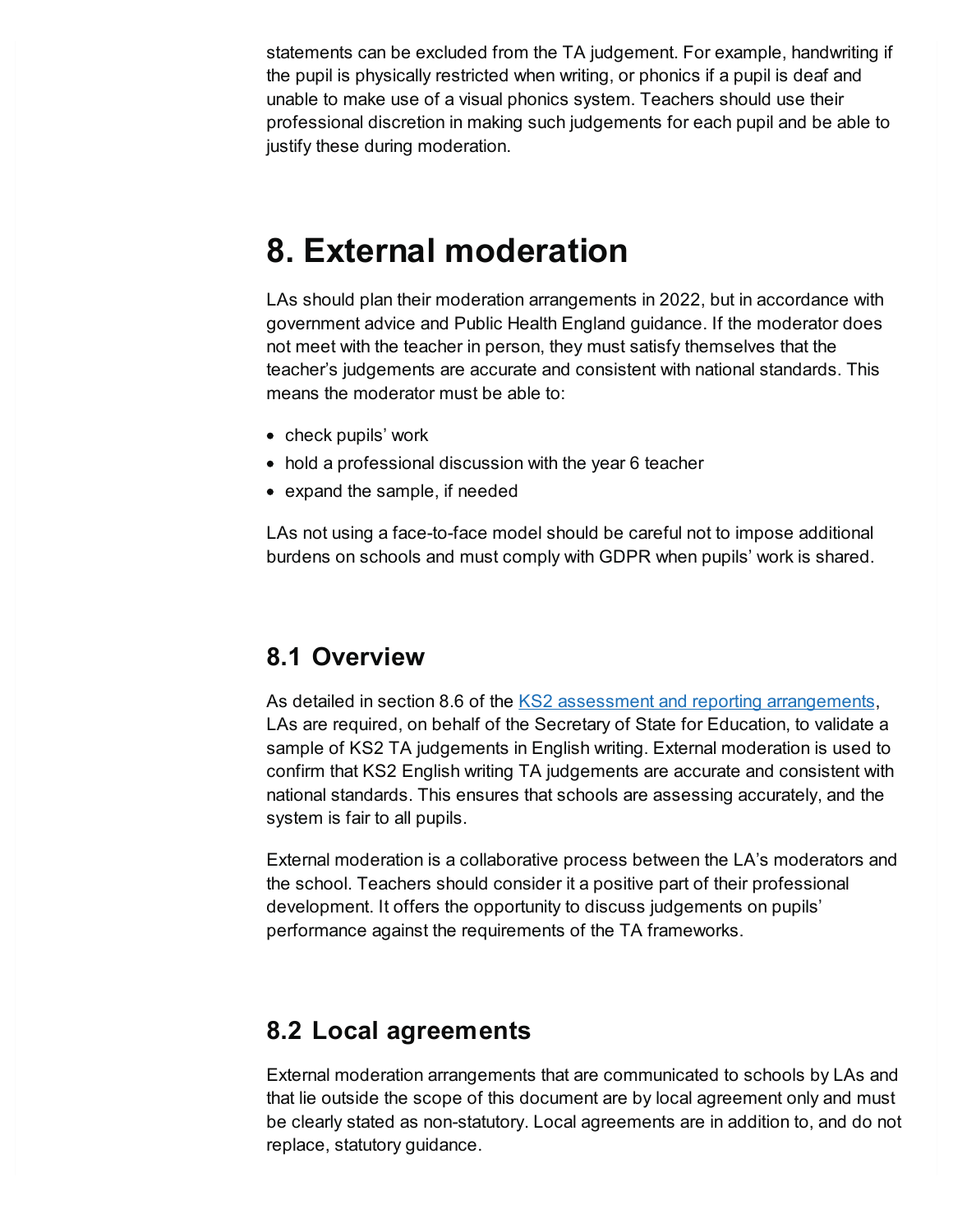Local agreements should be drawn up in consultation with, and with the agreement of, all stakeholders and revised annually. A local agreement should be signed by both the LA and school. Schools that do not want to enter into a local agreement can instead ask the LA to revert to the statutory moderation arrangements. All schools with a local agreement should have a written copy of this agreement from the LA.

LAs should not charge maintained schools an additional fee if they submit appeals following changes to judgements during an external moderation visit. These costs are included as part of funding paid to LAs for statutory moderation activities.

For appeals submitted by academies and participating independent schools, these costs should be agreed as part of the initial agreement between the school and LA.

## **8.3 Preparing for an external moderation visit**

Moderation visits will take place between Monday 6 June and Tuesday 28 June. They should not involve any teachers working outside normal school hours.

#### **Local authorities**

LAs must tell schools on, or after, Friday 13 May if they are going to be moderated. LAs must give at least 2 school days' notice of an external moderation visit and let the school know who will be attending. In most cases, STA would expect only one LA moderator per visit. However, if the school has a large cohort, the LA moderator is being quality assured or the visit forms part of moderator induction, there may be additional LA moderators conducting the visit. The school must be made aware of this in advance.

STA does not require LAs to ask schools for pupil data in advance of an external moderation visit. During the visit, we would expect details of pupils within the cohort to be provided, categorised by the standard awarded.

LAs must:

- confirm arrangements with schools including the process, date and location (if held at a venue other than the school)
- ensure that, if external moderation takes place at a venue other than the school or is not conducted face to face, all statutory requirements for a school visit are in place
- conduct any school visits in accordance with government advice and Public Health England guidance
- ensure that any additional LA arrangements are communicated as non-statutory, in the form of a written local agreement ensure that the school is aware of the appeals process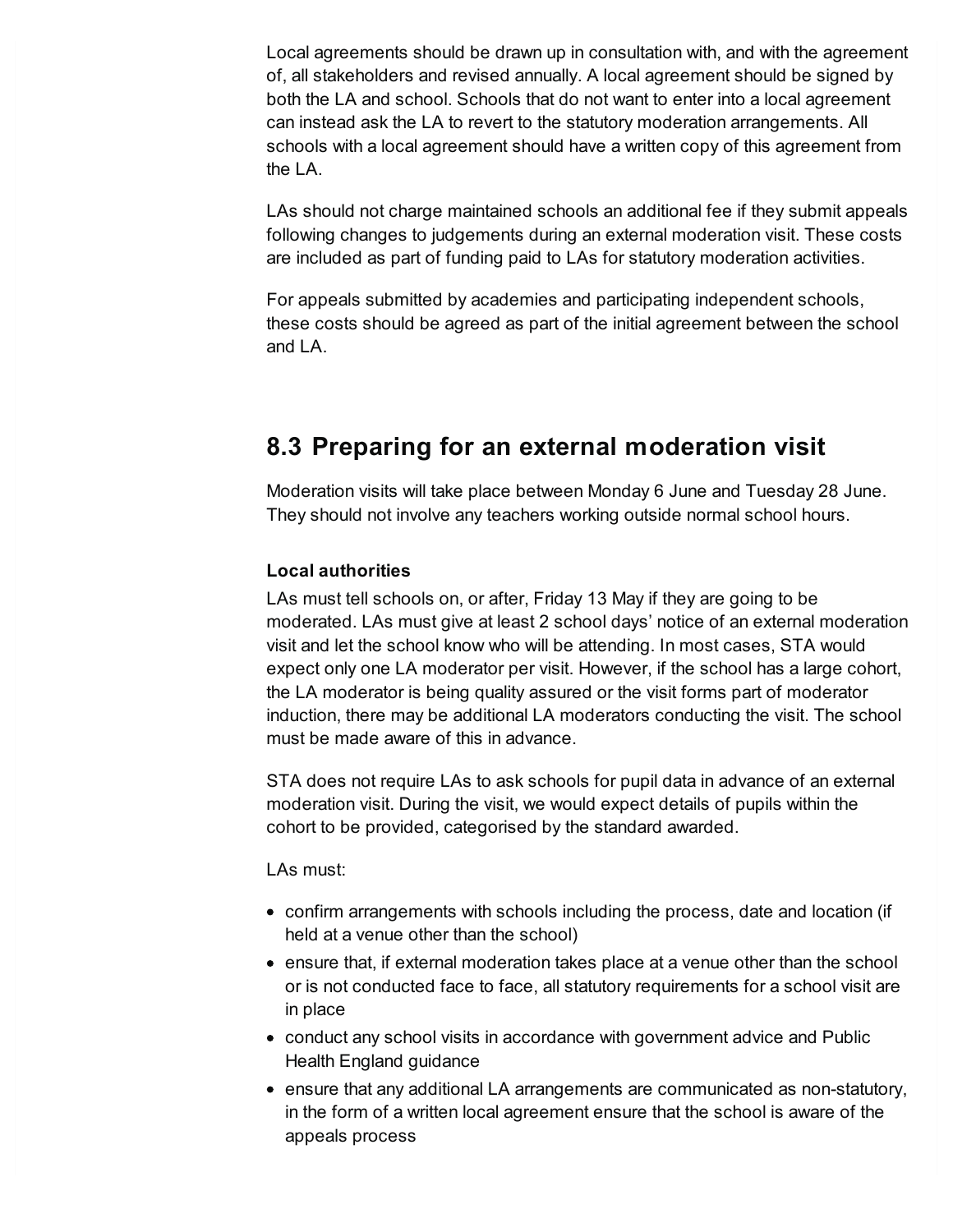#### **Schools**

The best way for a school to prepare for an external moderation visit is to have robust internal assessment processes. These should be based on teachers' understanding of the TA frameworks, and collaboration with other schools, where possible.

Schools must ensure that:

- judgements against the TA frameworks for the cohort are available for external moderation categorised by standard, and should also subject them to internal moderation prior to an LA external moderation visit
- evidence of pupils' work is available for external moderation, to demonstrate attainment of the 'pupil can' statements at the standard the pupil has been judged to have met – this should be in the form of day-to-day work

### **8.4 During an external moderation visit**

The LA moderator will review work from a representative sample of pupils from the cohort. The sample chosen by the LA must include a selection of pupils assessed at all standards within the TA frameworks. This does not include pupils working within the pre-key stage standards, or pupils assessed using the engagement model.

#### **Local authorities**

LA moderators must:

- ensure that all individuals present at the external moderation visit are aware of each other's roles and responsibilities, especially when more than one LA moderator is present
- ensure that a clear timetable is agreed before the visit, including when teachers are required and when they can be released
- select an initial representative sample of 15% of pupils from across the cohort or, in the case of a single class, a minimum of 5 pupils per subject (this applies to pupils working

above pre-key stage standards)

- review evidence for each pupil in the sample against the 'pupil can' statements from the TA frameworks within the standard they have met
- $\bullet$  not dictate what schools' evidence should look like or how it is presented  $-$  in particular, LAs should not expect portfolios or checklists of evidence
- hold a professional discussion with year 6 teachers to understand how the TA judgements have been reached and to discuss any gaps in evidence against the TA frameworks (see section 8.5)
- provide the opportunity for year 6 teachers to articulate their understanding of the standards as set out in the TA frameworks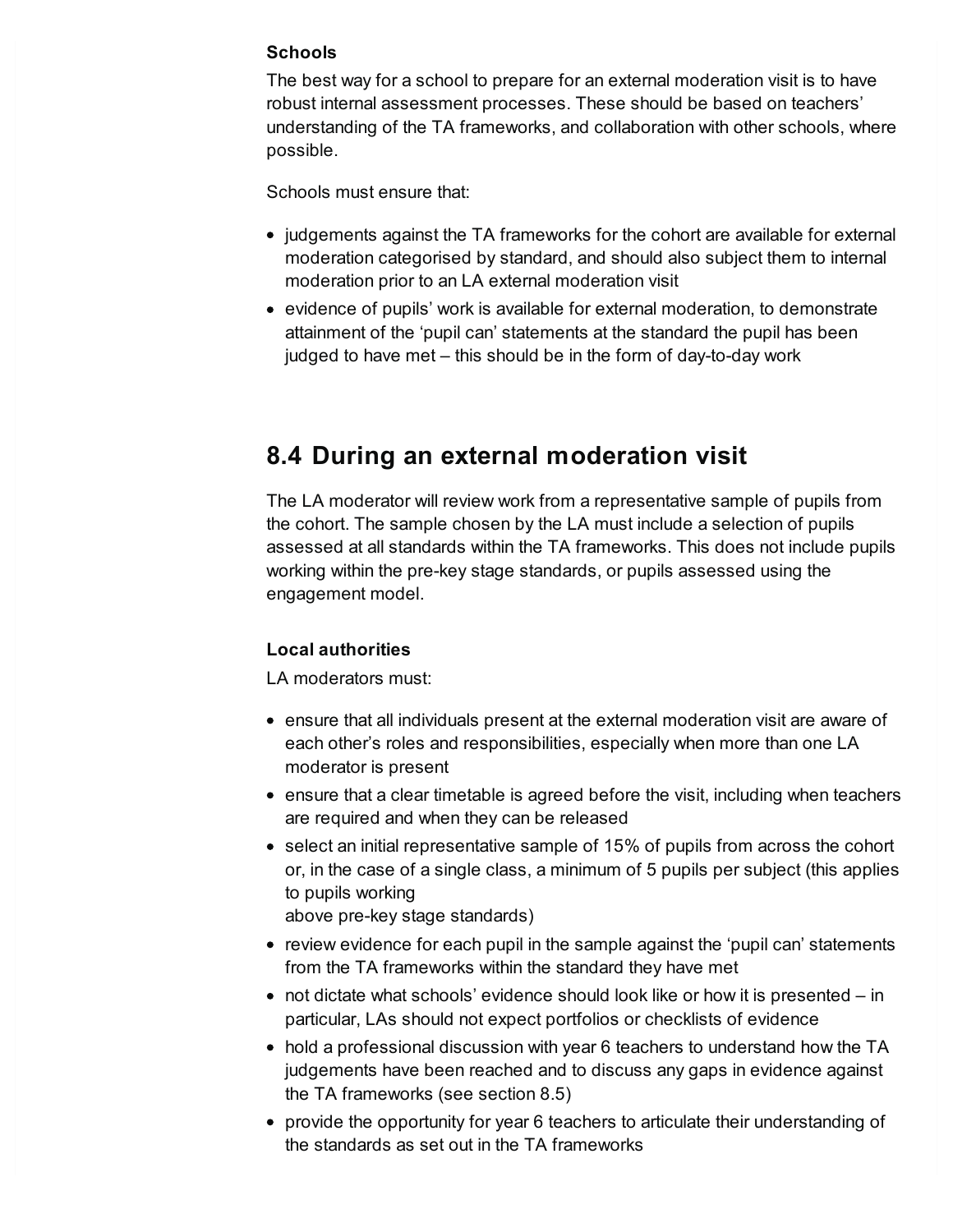- be satisfied that pupils' work is independent by using the criteria in sections 5 and 6 – if a pupil has received
- ensure they refer the school to the LA's appeals process if any judgements have been amended

LAs may refer to the KS2 exemplification materials if further guidance is required when reviewing evidence. If the evidence from pupils' work is not sufficient to support the teachers' judgements, the LA moderator will request to see other examples and, potentially, will expand the sample. Following this, if the lack of evidence to support TA judgements is systematic, the LA moderator must report this to STA as maladministration by contacting the national curriculum assessments helpline on 0300 303 3013.

#### **Schools**

Schools must:

- ensure that LA moderators have a quiet area to conduct the external moderation visit
- meet requests from LA moderators for samples of pupils' day-to-day classwork or any other information reasonably required
- ensure that evidence demonstrates each of the 'pupil can' statements within the standard at which pupils have been judged
- ensure that year 6 teachers are released for all, or part, of the visit for a professional discussion of the evidence presented
- encourage teachers to draw upon examples of pupils' work from across the curriculum to support their judgements, although work in the subject being assessed alone may produce the depth of evidence required
- identify independent work, and clarify the degree of support a pupil has received

### **8.5 The professional discussion**

To confirm that a pupil within the sample has met the specified standards within the TA frameworks, the LA moderator must review the pupil's work and hold a professional discussion with the year 6 teacher. This professional discussion is essential and should be central to the process. It allows the teacher to talk through their judgements, using evidence to support their decisions, and to articulate their understanding of the standards. It should provide a shared understanding of how judgements have been reached and the opportunity to discuss any gaps in evidence against the TA frameworks.

The pupil's work must show that they consistently demonstrate attainment in line with the wording of the 'pupil can' statements within the standard they have met, taking account of any qualifiers. This does not mean that the pupil must demonstrate the 'pupil can' statement all the time. Pupils are likely to have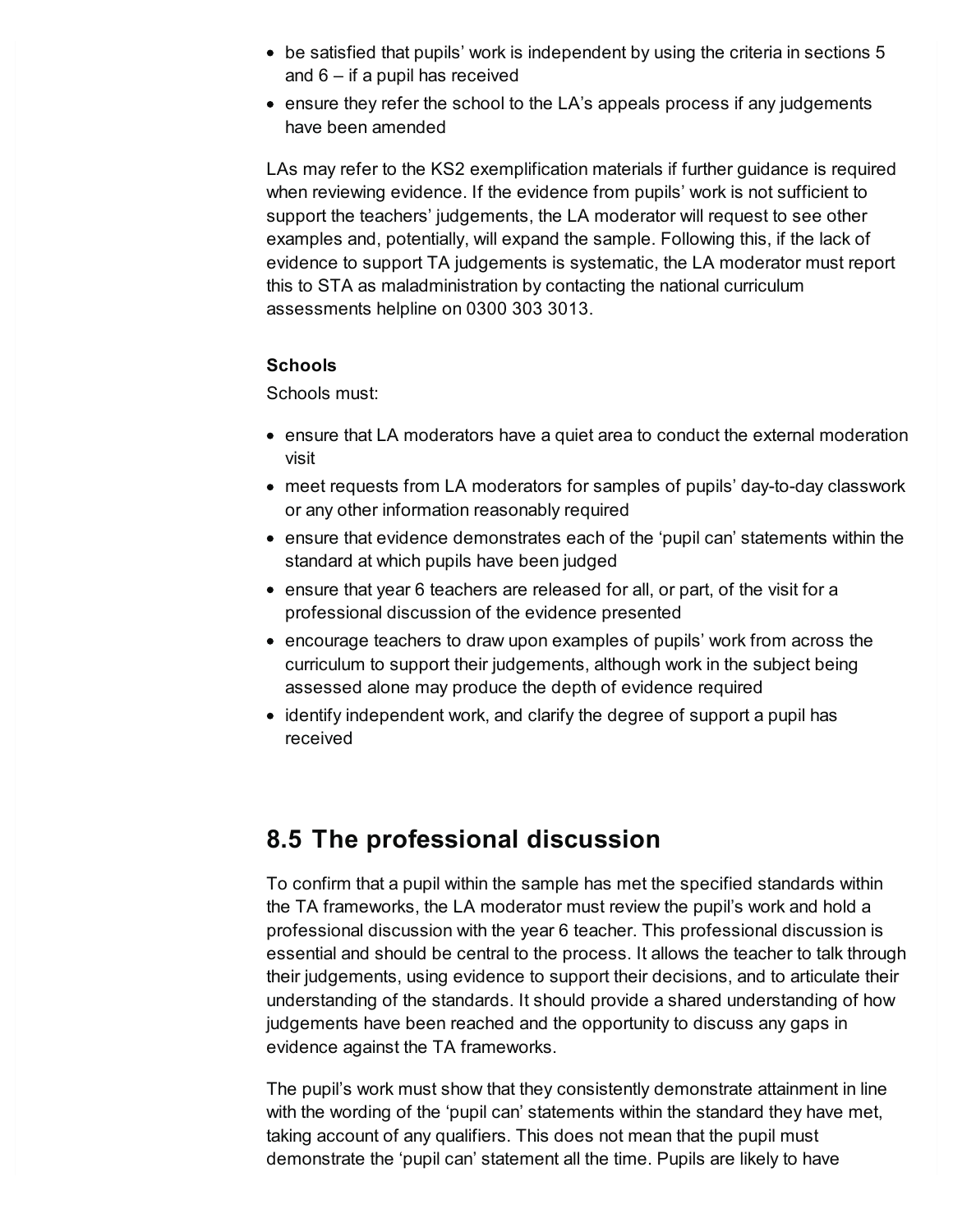improved over the course of the year and may make occasional mistakes with something that the teacher knows they are secure in.

While teachers must assess their pupils against all aspects of the English writing frameworks, they can exercise professional judgement to determine that a pupil has met a standard overall. When a teacher deems that a pupil meets a standard in English writing, despite a particular weakness, the moderator should scrutinise whether there was good reason to reach this judgement. This simply means that, through a professional discussion, it is clear that the pupil's weakness is an exception to their overall attainment, and that the standard at which they are being judged has been convincingly met.

#### **8.6 Re-moderation**

Re-moderation only applies where pupils have the potential to meet the next standard before the deadline for data submission. It is not a method of further moderation to avoid appeals, nor is it part of the appeals process. At the time of the external moderation visit, there may be pupils who have not yet demonstrated a small number of the 'pupil can' statements for the next standard and have the potential to meet it. If the school and the LA moderator agree that these pupils will be able to consistently demonstrate the relevant knowledge or skills after the external moderation visit, but before the deadline for TA data submission of Tuesday 28 June, then re-moderation can be undertaken. The LA's record of the visit should clearly set out the next steps for these pupils.

If a school's TA judgements are accepted in full by the LA moderator, any pupils who the school and the moderator agree will be re-moderated can have evidence internally moderated by the school without the need for an LA review of evidence. This also applies to pupils outside of the representative sample (see section 8.8).

If the school's TA judgements are not fully accepted by the LA moderator, any pupils who the school and the LA moderator agree will be re-moderated, must have evidence reviewed by the LA before submission of the TA data. This also applies to pupils outside of the representative sample (see section 8.8).

Re-moderation dates need to be planned in advance by LAs. Most moderators are teachers who may need to be involved in re-moderation. In advance of the external moderation visit, schools need to be aware of these dates so they can make plans if teachers need to be out of school.

### **8.7 End of an external moderation visit**

LA moderators must provide the school with the LA's completed record of the visit, which includes: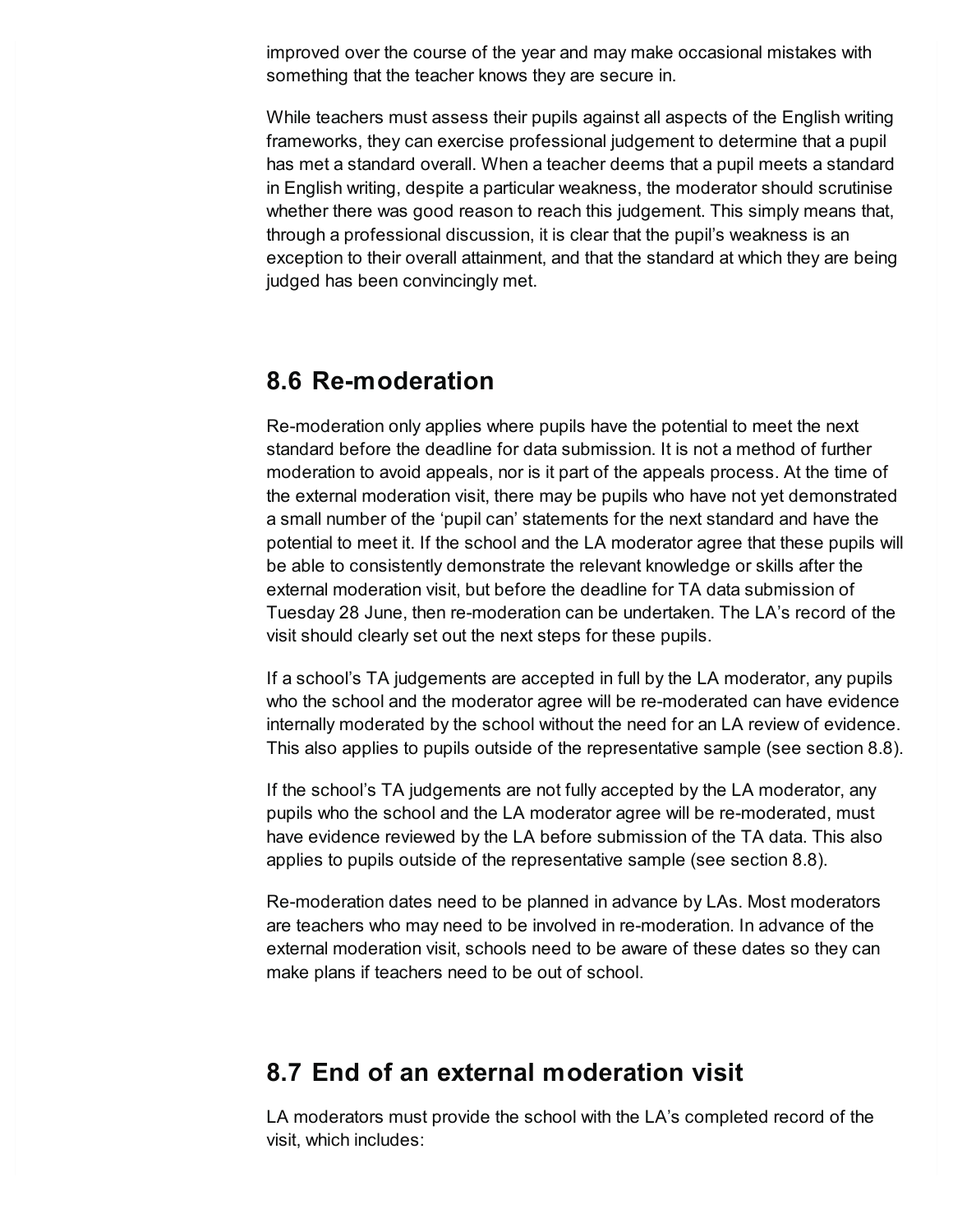- formal feedback to the headteacher or a representative of the senior leadership team
- the agreed, validated judgements for all moderated pupils
- any revised judgements, if the LA moderator deemed that evidence for the standard a pupil was judged to have met was insufficient, including the implications for similar judgements made for pupils outside the sample
- any revised judgements, if the LA moderator considered the pupil to be working at a higher standard, including the implications for similar judgements made for pupils outside the sample
- any decisions that the school intends to appeal
- any concerns that require further action by the school or LA, such as a re-visit
- details of next steps for any pupils the school and LA agreed have the potential to meet the next standard before the TA data submission deadline and will be re-moderated

The record of the visit must be signed by the headteacher (or representative) and the LA moderator. At the end of the moderation visit, schools must:

- ensure that the headteacher or representative is available to meet with the LA moderator to receive formal feedback and to sign the written record of the visit
- ensure that any changes to TA judgements, because of an external moderation visit, are accurately reflected in their submitted TA data

## **8.8 Pupils outside the moderation sample**

When moderating, the focus is on pupils who are part of the representative sample. The sample is indicative of the rest of the cohort's judgements. Moderation is about ensuring the accuracy of the teacher's judgements and understanding of the standards. Therefore, judgements made for the pupils in the moderation sample will always have implications for similar judgements made for pupils outside that sample.

Where issues are identified in application of the standards, the moderator will make changes to the standards awarded to the pupils in the sample. The moderator and teacher will need to expand the sample to discuss, but not necessarily review in detail, the evidence for any similar pupils in the cohort.

Any potential changes to judgements between the moderation visit and the TA data submission (including re-moderation as outlined in section 8.6), must be recorded on the LA record of visit. If this only affects a small number of pupils, each pupil's unique pupil number (UPN) can be recorded, but when there is a larger number, the moderator could simply record the number of pupils where a change might be made.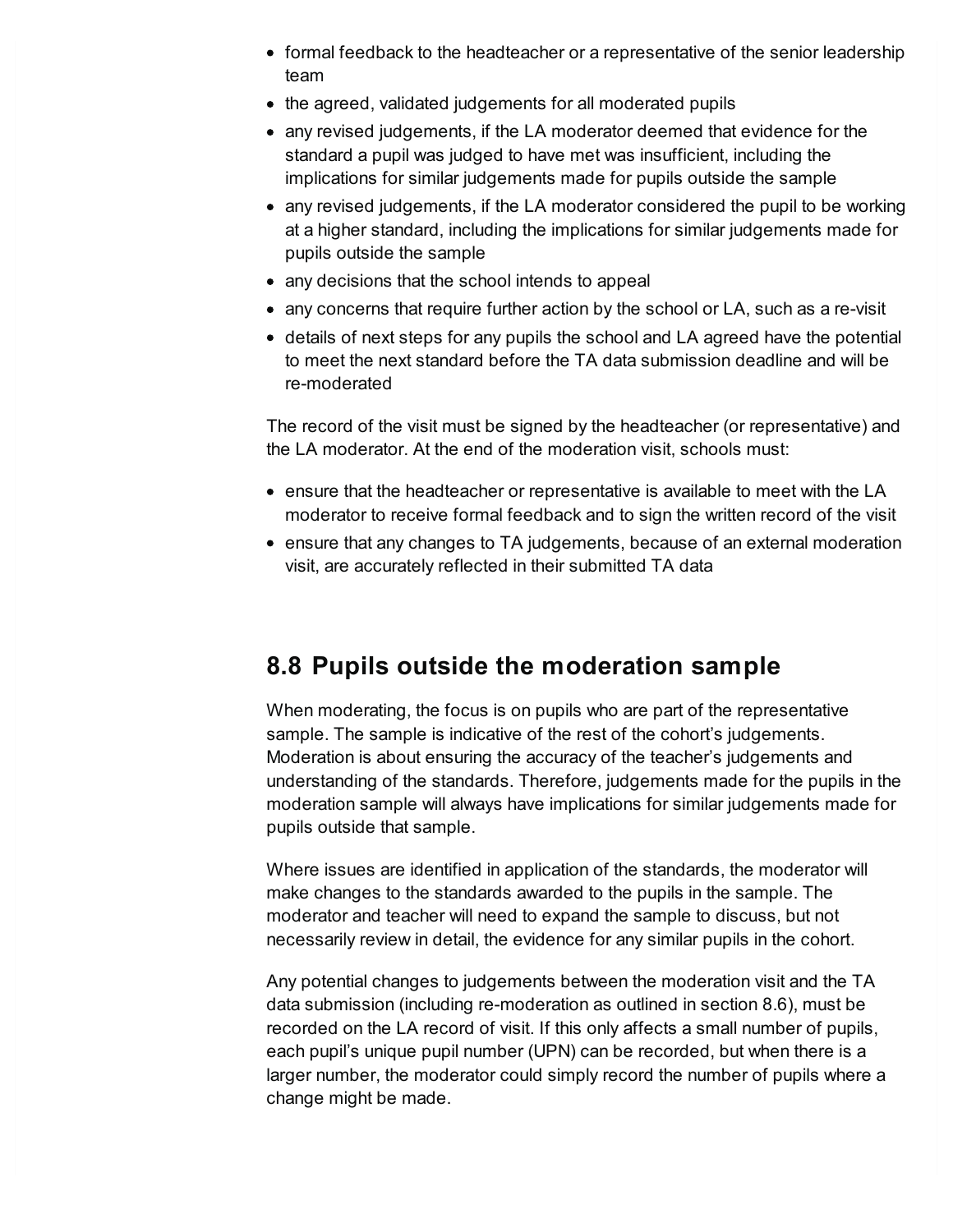# <span id="page-17-0"></span>**9. Appeals**

The process for undertaking the external moderation visit, including addressing any disagreement about the standards awarded, should be clearly defined before the visit. Where consensus on the accuracy of assessments cannot be reached, each LA must have appeal arrangements for schools which, after escalation within the LA, includes a second external moderation visit or review by a different LA.

LAs must:

- make schools aware of their appeal arrangements
- ensure that LA moderators refer to the appeals process during the external moderation visit, if any judgements have been amended
- not charge schools for any appeals submitted (see section 8.2)
- ensure that any appeal is conducted with due regard to confidentiality and by staff who have been approved by STA to moderate

#### Schools must:

• provide evidence to the LA to support any appeal before it is processed  $-$  the evidence can only be based on that seen by the LA moderator during the external moderation visit

# <span id="page-17-1"></span>**10. Data submission**

Schools must:

- submit accurate TA data on the Primary Assessment Gateway by Tuesday 28 June unless their LA has agreed to submit on their behalf
- not submit their data until after the external moderation visit has taken place (if selected)
- only re-submit data after Tuesday 28 June when required to do so by STA or the LA – if authorisation is not provided, it will be investigated as maladministration and STA should be informed via the national curriculum assessments helpline on 0300 303 3013

LAs must:

- have a defined data validation process, using local intelligence to investigate any unexpected patterns of attainment
- have a process which ensures that all pupil evidence provided for remoderation is reviewed by the LA and that only the LA can confirm the final TA judgement for that pupil (this process is not to be used if the school is allowed to re-moderate without LA review)
- have a process to analyse submitted TA data to check that it matches external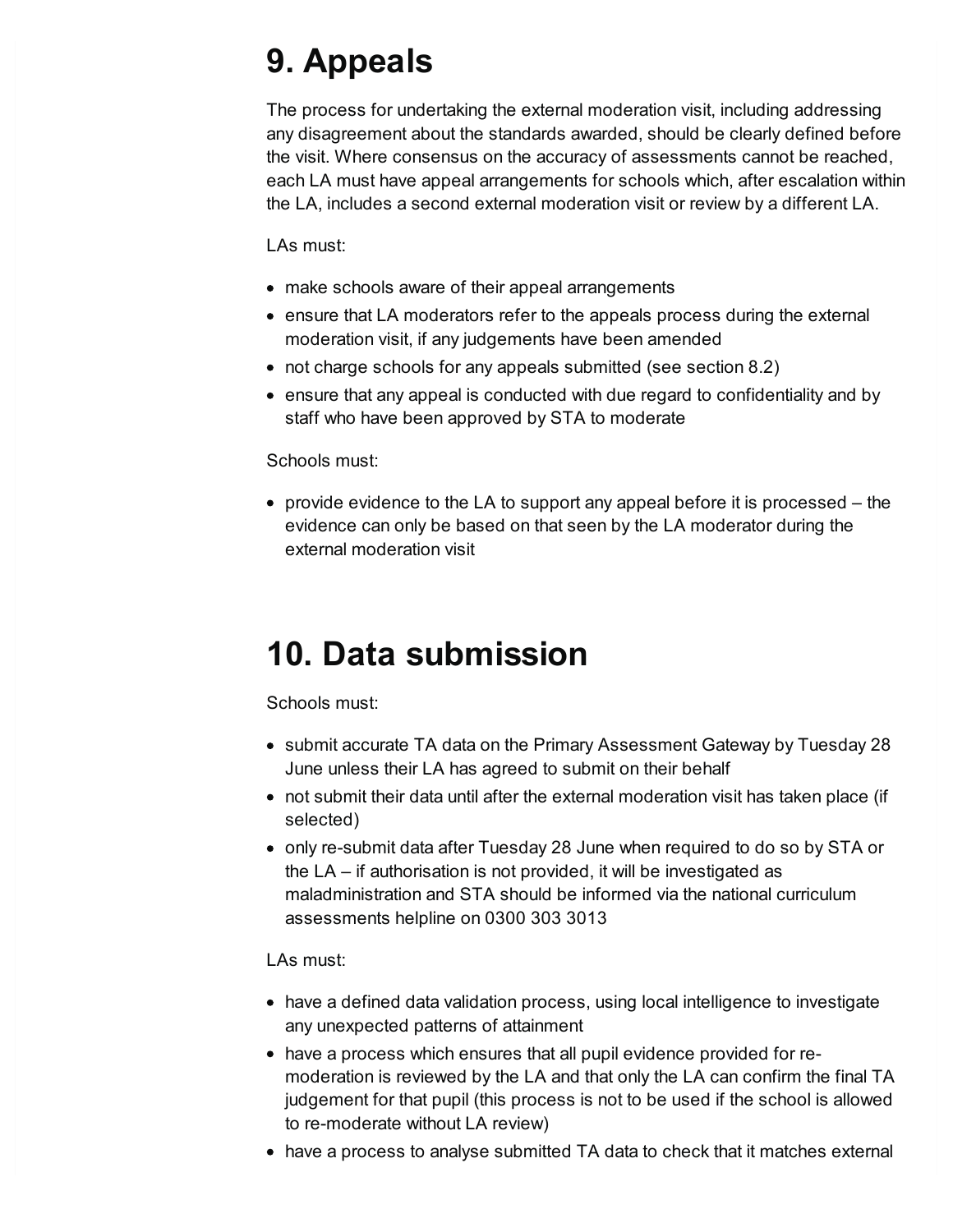moderation decisions – this should be in partnership with any nominated nongeographical LA

- not shorten the moderation window by requesting TA data prior to midday on Tuesday 28 June
- escalate any concerns about the integrity of the assessment to STA via the national curriculum assessments helpline on 0300 303 3013
- submit TA data on the Primary Assessment Gateway by Tuesday 28 June if they are submitting on behalf of their schools

#### **10.1 Teacher assessment codes**

The 'D' code, originally used to record where a pupil was 'disapplied' from the national curriculum assessments, has been withdrawn for KS2 teacher assessment from 2021/22. The code has been superseded by other codes covering the specific reasons for non-participation in the assessments.

Schools must assess all children in English writing and Science, providing a valid code for them. Schools must also assess children in English reading and mathematics where they are below the standard of the national curriculum assessments and provide a valid code for them.

| Key stage<br>$\mathbf{2}$ | <b>Pupils working</b><br>at the standard<br>of the national<br>curriculum<br>assessments | <b>Pupils working below the</b><br>standard of the national<br>curriculum assessments<br>and engaged in subject<br>specific study | Pupils working below the<br>standard of the national<br>curriculum assessments and<br>not yet engaged in subject-<br>specific study | <b>Other</b><br>codes |
|---------------------------|------------------------------------------------------------------------------------------|-----------------------------------------------------------------------------------------------------------------------------------|-------------------------------------------------------------------------------------------------------------------------------------|-----------------------|
| English<br>reading        | Not applicable                                                                           | PK1, PK2, PK3, PK4, PK5,<br>PK6                                                                                                   | EM                                                                                                                                  | A                     |
|                           | Mathematics Not applicable                                                               | PK1, PK2, PK3, PK4, PK5,<br>PK <sub>6</sub>                                                                                       | EM                                                                                                                                  | A                     |
| English<br>writing        | GDS, EXS, WTS                                                                            | PK1, PK2, PK3, PK4, PK5,<br>PK6                                                                                                   | EM                                                                                                                                  | A, L,<br>F, P         |
| Science                   | EXS. HNM                                                                                 | <b>HNM</b>                                                                                                                        | <b>HNM</b>                                                                                                                          | A, L,<br>F, P         |

The codes that should be used when submitting data are as follows:

The table below includes a description of each code:

#### **Code Description**

|     | GDS Working at greater depth     |
|-----|----------------------------------|
| EXS | Working at the expected standard |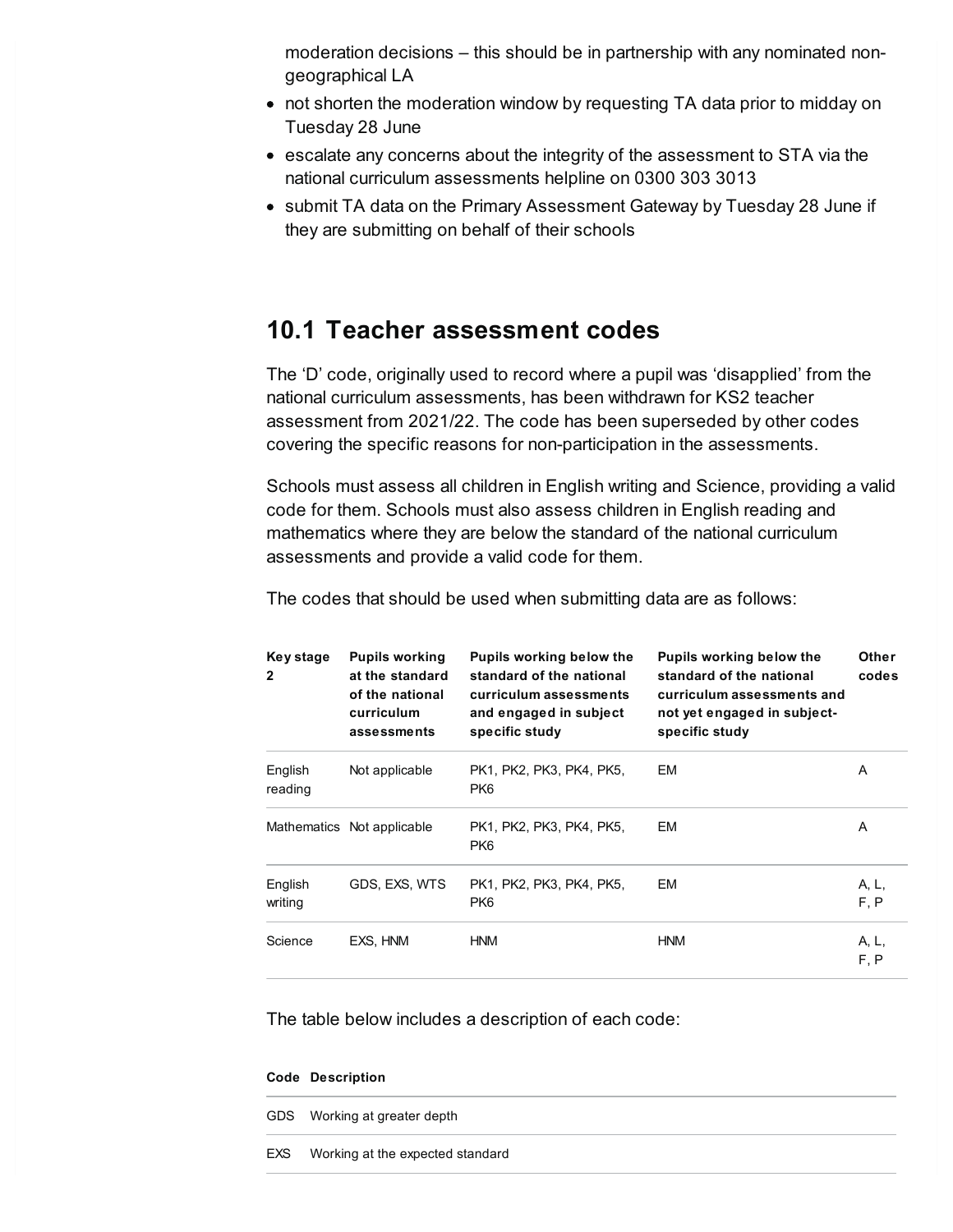| <b>WTS</b>      | Working towards the expected standard                                                             |
|-----------------|---------------------------------------------------------------------------------------------------|
| <b>HNM</b>      | Has not met the expected standard                                                                 |
| PK <sub>6</sub> | Pre-key stage standard 6                                                                          |
| PK <sub>5</sub> | Pre-key stage standard 5                                                                          |
| PK4             | Pre-key stage standard 4                                                                          |
| PK3             | Pre-key stage standard 3                                                                          |
| PK <sub>2</sub> | Pre-key stage standard 2                                                                          |
| PK <sub>1</sub> | Pre-key stage standard 1                                                                          |
| EM              | Working below the level of the national curriculum and not yet engaged in subject-specific study. |
| A               | Absent for long periods, recently arrived, or not enough information to provide a TA judgement    |
| L               | Pupil has left the school                                                                         |
| F               | Pupil will reach the end of the programme of study and complete the key stage in a future year    |
| P               | Pupil completed the key stage in a previous year and a TA judgement has already been submitted    |

# <span id="page-19-0"></span>**11. Local authority management of the external moderation process**

## **11.1 Local authority responsibilities**

LAs must:

- be accountable to STA (on behalf of the Secretary of State for Education) for delivery of their statutory duties in relation to external moderation of KS2 English writing TA
- have a named, accountable LA officer who is strategically responsible for planning, implementing and quality assuring external moderation of KS2 English writing TA
- provide STA with the contact details of the accountable officer and external moderation manager and make sure STA is updated with any changes (if the roles are held by the same individual, details of a senior LA manager or director must be provided to STA)
- have a full internal plan that details how the LA will deliver its statutory duties for external moderation of KS2 English writing TA – the plan must address any previously identified areas for development (either through a lessons learnt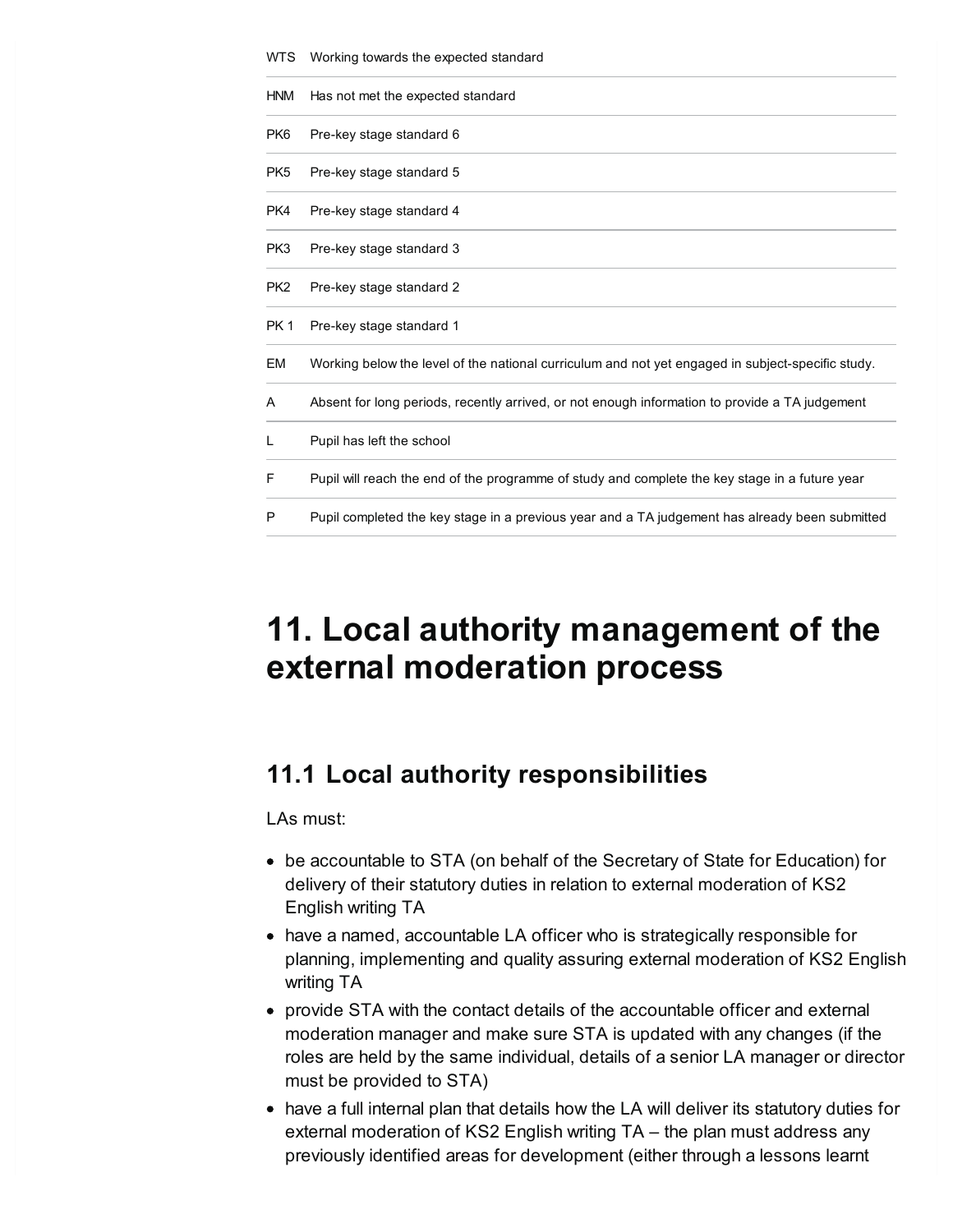process or from an external moderation visit)

base their sample of schools for external moderation on their own local intelligence

Although LAs should be mindful of schools being selected repeatedly, triggers for external moderation may include:

- new teaching staff
- new senior leadership team
- schools with a year 6 cohort for the first time
- Ofsted concern
- unusual patterns of attainment before any local disruption caused by coronavirus
- date and outcome of last external moderation visit

LAs must also:

- ensure academies and participating independent schools that have opted into their externally moderated provision are included at least once every 4 years (excluding 2020 and 2021), or more frequently if required – any school changing LA providers must give the new provider a copy of the outcomes of their most recent external moderation visit
- maintain an accurate record of external moderation visits, including the reasons for each visit
- ensure their external moderators do not visit schools where they have a potential or perceived conflict of interest

## **11.2 Recruitment of local authority moderators**

LAs must recruit an external moderation team with appropriate and recent experience of KS2 English writing. They must also train and quality assure moderators so that external moderation is delivered consistently and accurately against the standards within the TA frameworks. Moderation visits must be conducted impartially and any conflicts of interest must be managed.

All LA moderators must:

- qualified teachers, with recent and relevant experience of KS2 English writing assessment and internal or external moderation
- successfully complete the STA standardisation process for moderation of KS2 English writing

They must also be able to:

• systematically review evidence against the TA frameworks and adhere to STA guidance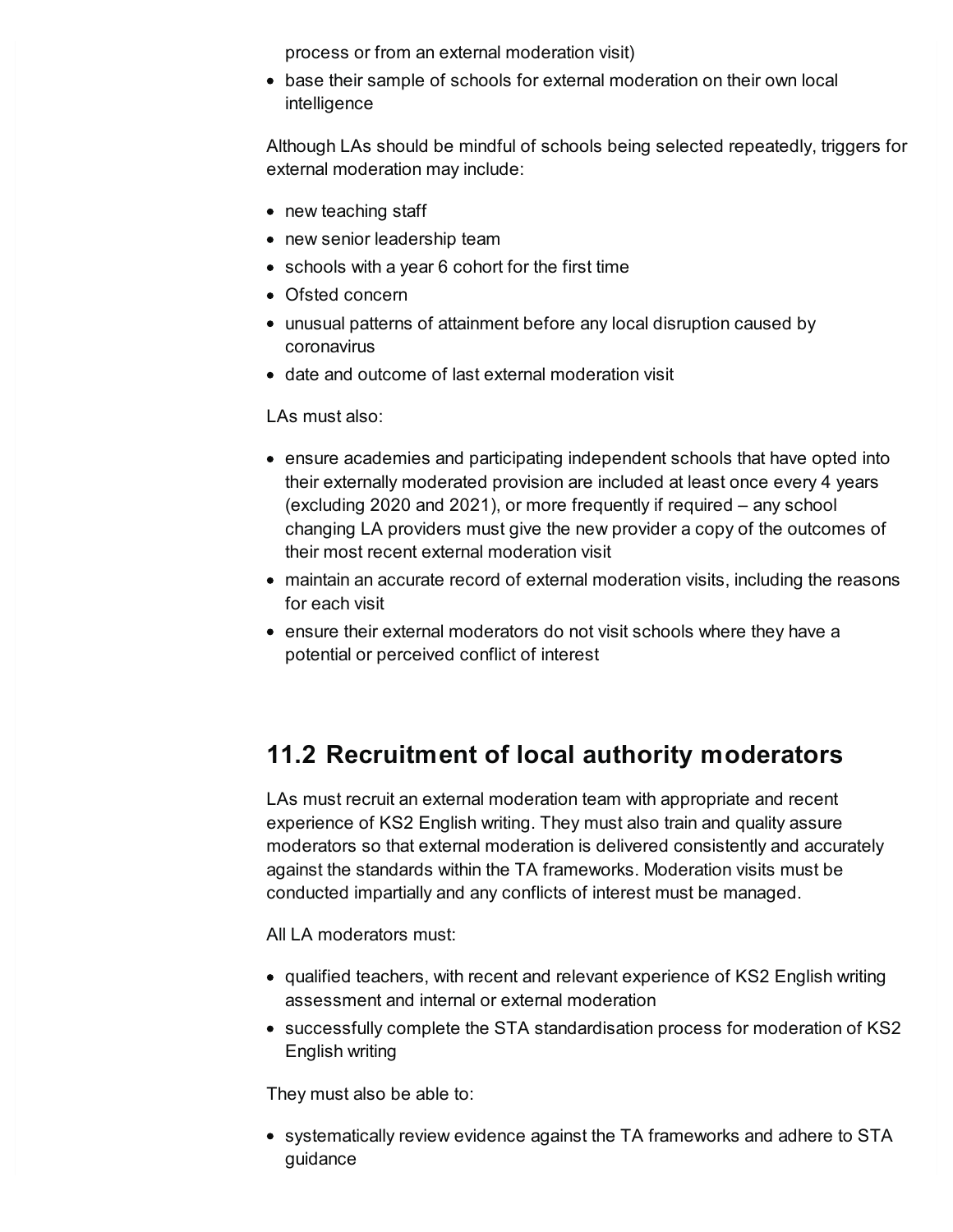- manage a professional discussion with teachers about the evidence presented and how a pupil's work meets the standard
- discuss and explain why a school's TA judgements cannot be validated, where appropriate
- provide accurate written and verbal feedback to the teacher and headteacher